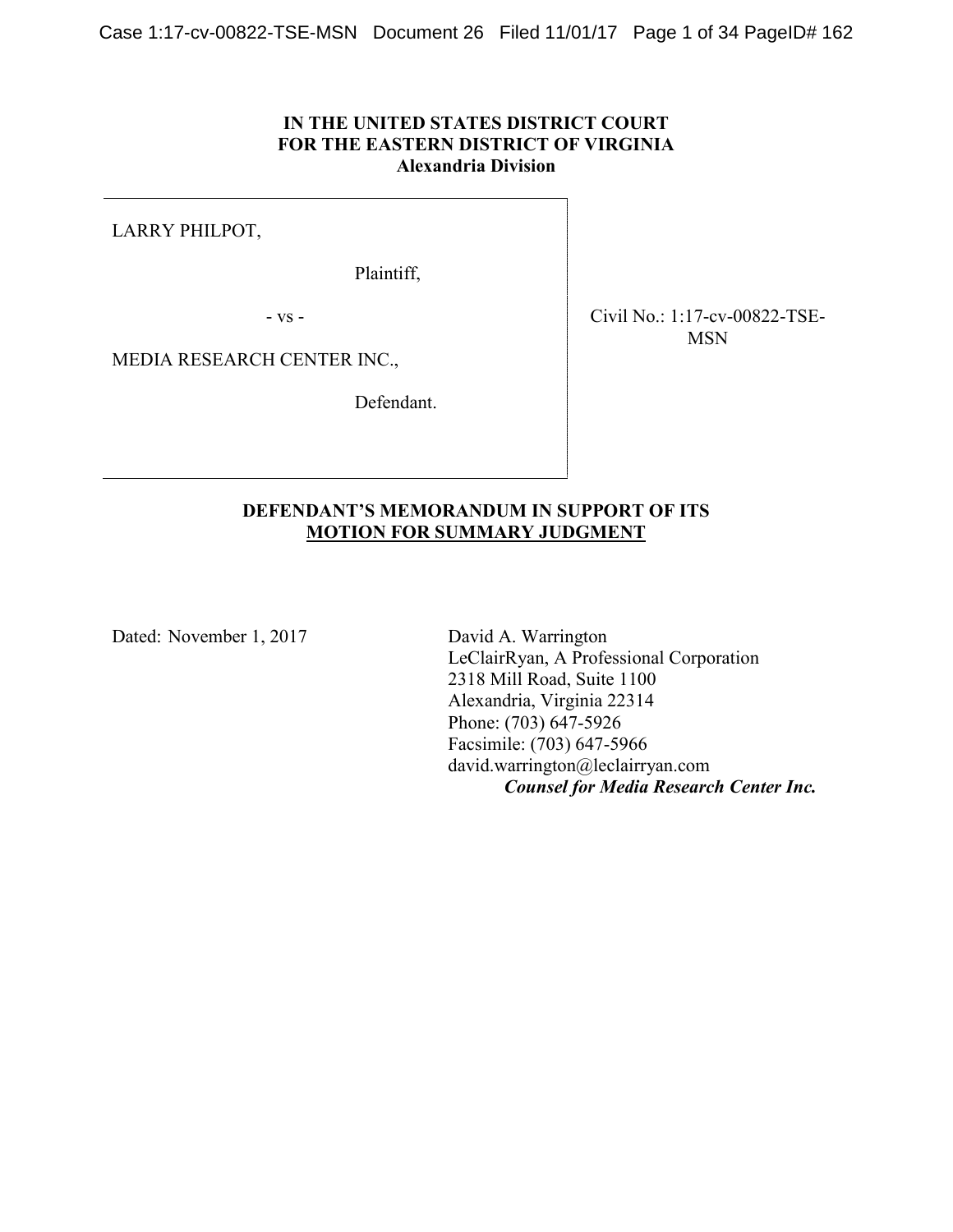# **TABLE OF CONTENTS**

| Philpot Cannot Sue for Copyright Infringement Because He Granted<br>$\mathbf{I}$ .<br>Nonexclusive Licenses to Use the Chesney and Kid Rock Photographs 11 |  |
|------------------------------------------------------------------------------------------------------------------------------------------------------------|--|
| II. MRC's Use of the Chesney and Kid Rock Photographs Constituted Fair Use for the                                                                         |  |
|                                                                                                                                                            |  |
| B. The Purpose and Character of MRC's Use of the Photographs Were<br>Transformative in That They Provided Comment and News Reporting14                     |  |
| 1. MRC's Use of the Image of Kid Rock in the Senate Article Not Only Served                                                                                |  |
| 2. MRC's Use of the Photographs Was Not Only Transformative but Did Not                                                                                    |  |
|                                                                                                                                                            |  |
|                                                                                                                                                            |  |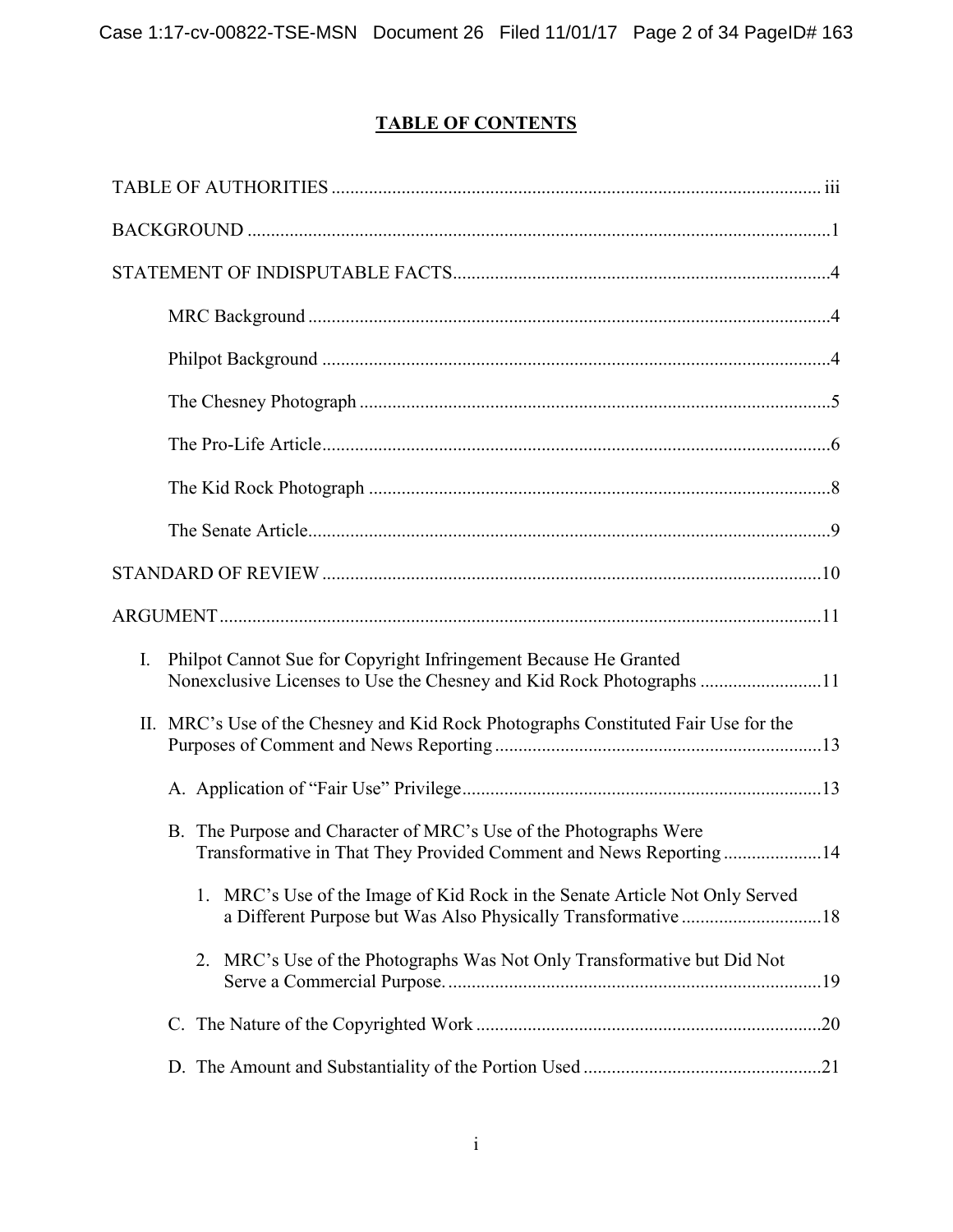| E. MRC's Use Had No Effect on the Potential Market for the Photographs – No | 22 |
|-----------------------------------------------------------------------------|----|
| 1. There Is No Commercial Market for the Photographs Because Philpot        |    |
| 2. The Image in the Senate Article Could Never be a Substitute for the Kid  | 25 |
| III. MRC Was Exercising Its First Amendment Speech Rights When Using the    |    |
|                                                                             |    |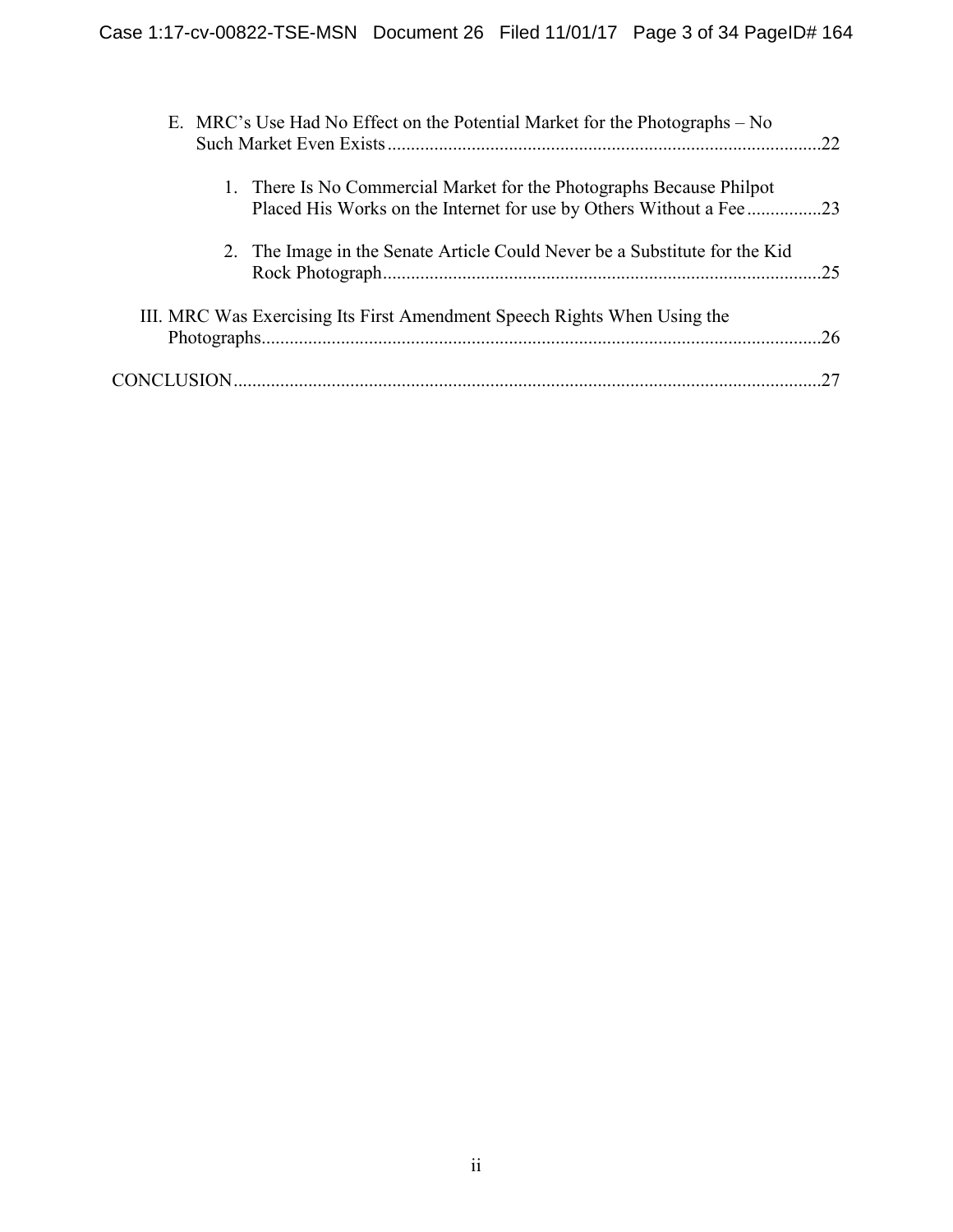# **TABLE OF AUTHORITIES**

| Cases                                                                                                          | Page(s) |
|----------------------------------------------------------------------------------------------------------------|---------|
| Am. Geophysical Union v. Texaco Inc.,                                                                          |         |
| Anderson v. Liberty Lobby, Inc.,                                                                               |         |
| Ascend Health Corp. v. Wells,                                                                                  |         |
| A.V. ex rel. Vanderhye v. iParadigms, LLC,                                                                     |         |
| Bill Graham Archives v. Dorling Kindersley Ltd.,                                                               |         |
| Bouchat v. Baltimore Ravens Ltd. P'ship,                                                                       |         |
| Bouchat v. Baltimore Ravens Ltd. P'ship,                                                                       |         |
| Campbell v. Acuff-Rose Music, Inc.,                                                                            |         |
| Caner v. Autry,                                                                                                |         |
| Celolex Corp. v. Catrett,                                                                                      |         |
| Devil's Advocate, L.L.C. v. Zurich Am. Ins. Co.,<br>No. 1:13-cv-1246, 2014 WL 7238856 (E.D. Va. Dec. 16, 2014) |         |
| Drauglis v. Kappa Map Grp., LLC,                                                                               |         |
| Graham v. James,                                                                                               |         |
| Harper & Row, Publishers, Inc. v. Nation Enters.,                                                              |         |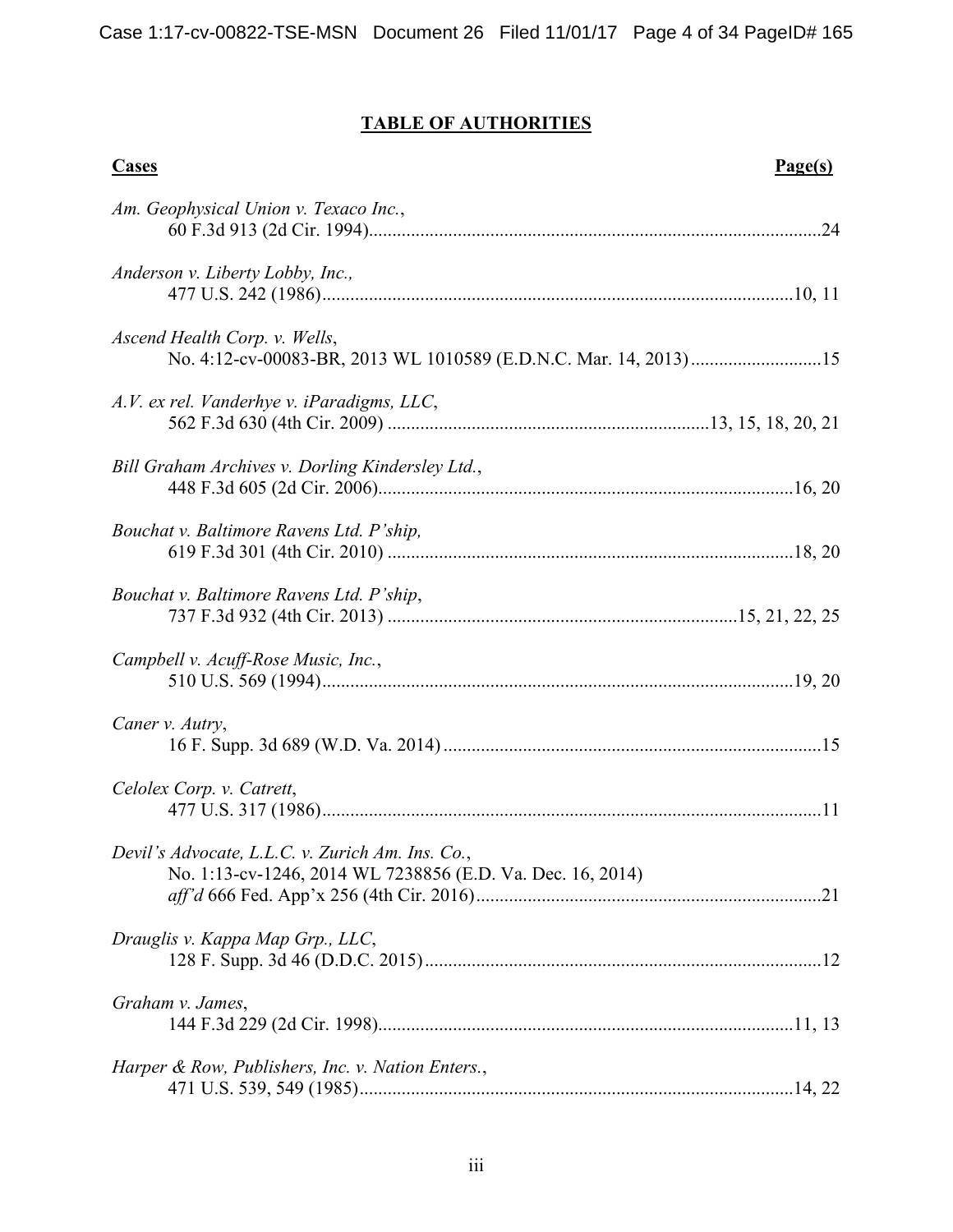| Hoge v. Schmalfeldt,                                                         |  |
|------------------------------------------------------------------------------|--|
| Hustler Magazine, Inc. v. Moral Majority, Inc.,                              |  |
| Jacobsen v. Katzer,                                                          |  |
| Miller v. Great Am. Ins. Co.,                                                |  |
| National Rifle Association of America v. Handgun Control Federation of Ohio, |  |
| Nunez v. Carribean Int'l News Corp.,                                         |  |
| PaySys Int'l, Inc. v. Atos Se, Worldline SA, Atos IT Servs. Ltd.,            |  |
| Perfect 10, Inc. v. Amazon.com, Inc.,                                        |  |
| Princeton Univ. Press v. Michigan Document Svcs., Inc.,                      |  |
| Reiner v. Nishimori,                                                         |  |
| Sony Corp. of Am. v. Universal City Studios, Inc.,                           |  |
| Stewart v. Abend,                                                            |  |
| The Northwestern Mut. Life Ins. Co. v. Atlantic Research Corp.,              |  |

## **OTHER AUTHORITIES**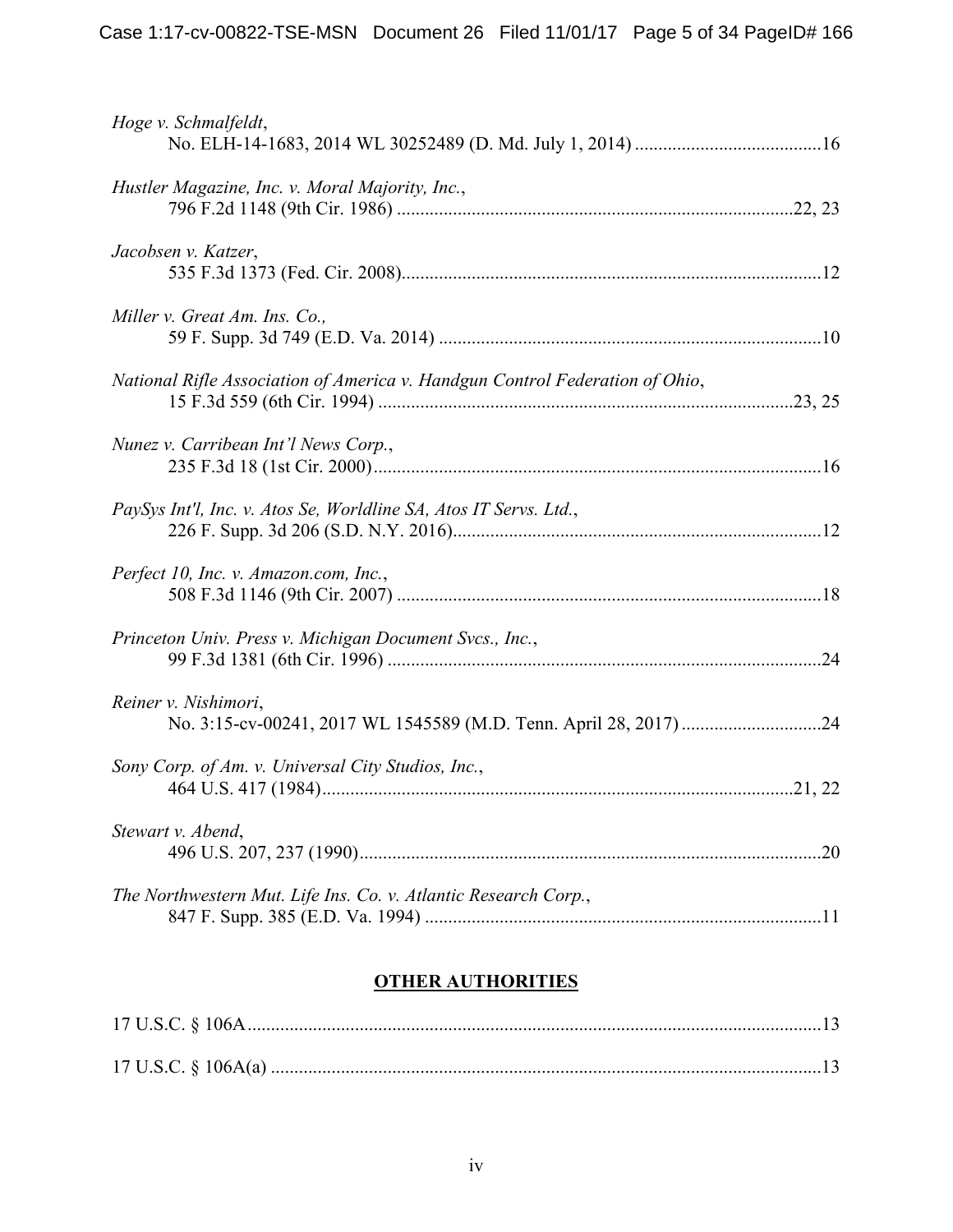| 3 Melville B. Nimmer & David Nimmer, <i>Nimmer on Copyright</i> § 8D.03[A][1], at 8D–3213 |  |
|-------------------------------------------------------------------------------------------|--|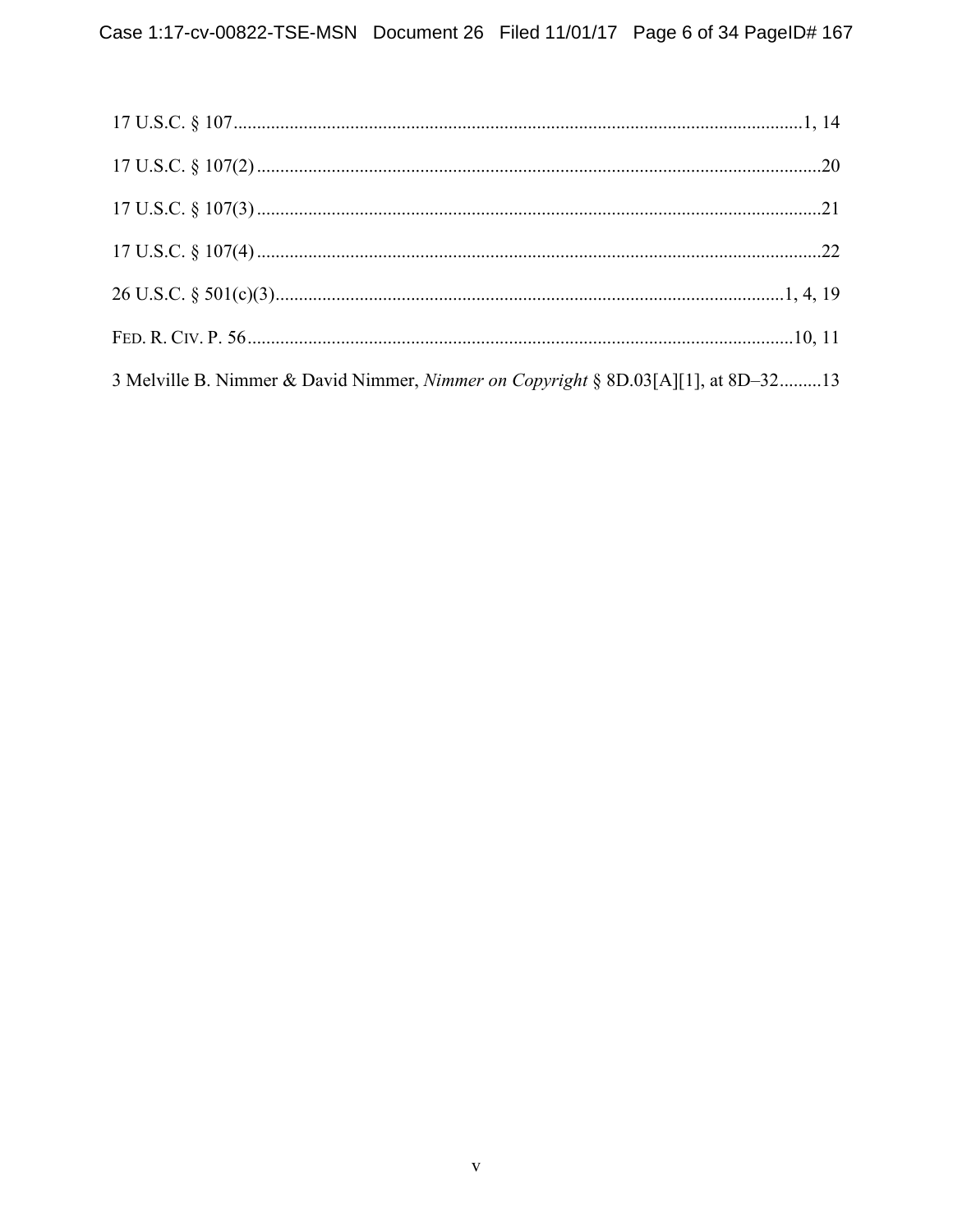Plaintiff Larry Philpot ("Philpot"), a professional photographer, took photographs of two celebrities—Kenny Chesney and Kid Rock—and placed them on the internet where they were available for use at no monetary charge. Philpot alleges his copyrights were infringed when Media Research Center, Inc. ("MRC"), an IRS approved 501(c)(3) non-profit research and educational foundation, used the photographs in online news reporting and commentary articles about the pro-life movement and an upcoming 2018 United States Senate campaign.

MRC seeks summary judgment on two premises: First, where copyright holders grant a nonexclusive license to their work, the appropriate remedy for failing to adhere to an obligation under that license arises out of contract, not copyright law. Second, using versions of copyrighted photographs in articles commenting on political viewpoints and reporting on the news constitutes "fair use" of such works, and is expressly permitted under 17 U.S.C. § 107. For the reasons discussed herein, the Court should enter judgment on Plaintiff's copyright infringement claims in favor of MRC.

#### **BACKGROUND**

Philpot asserts two claims for copyright infringement, involving two photographs that he took depicting singers Kenny Chesney (the "Chesney Photograph") and Kid Rock (the "Kid Rock Photograph") at concert, respectively. Dkt. No. 1 at ¶¶ 7, 10; *id.* at Exs. A, C. Philpot claims to own the copyrights for the photographs and to have registered them with the United States Copyright Office in two separate unpublished collections in 2013. Dkt. No. 1 at ¶¶ 8-9, 11-12.

On or about January 22, 2015, MRC published an article entitled "8 A-List Celebrities That Are Pro-Life" on its website, MRCTV.org (the "Pro-Life Article"). Dkt. No. 1 at  $\P$  6, 13; *id.* at Ex. E. As evident from its title, the Pro-Life Article listed eight celebrities supportive of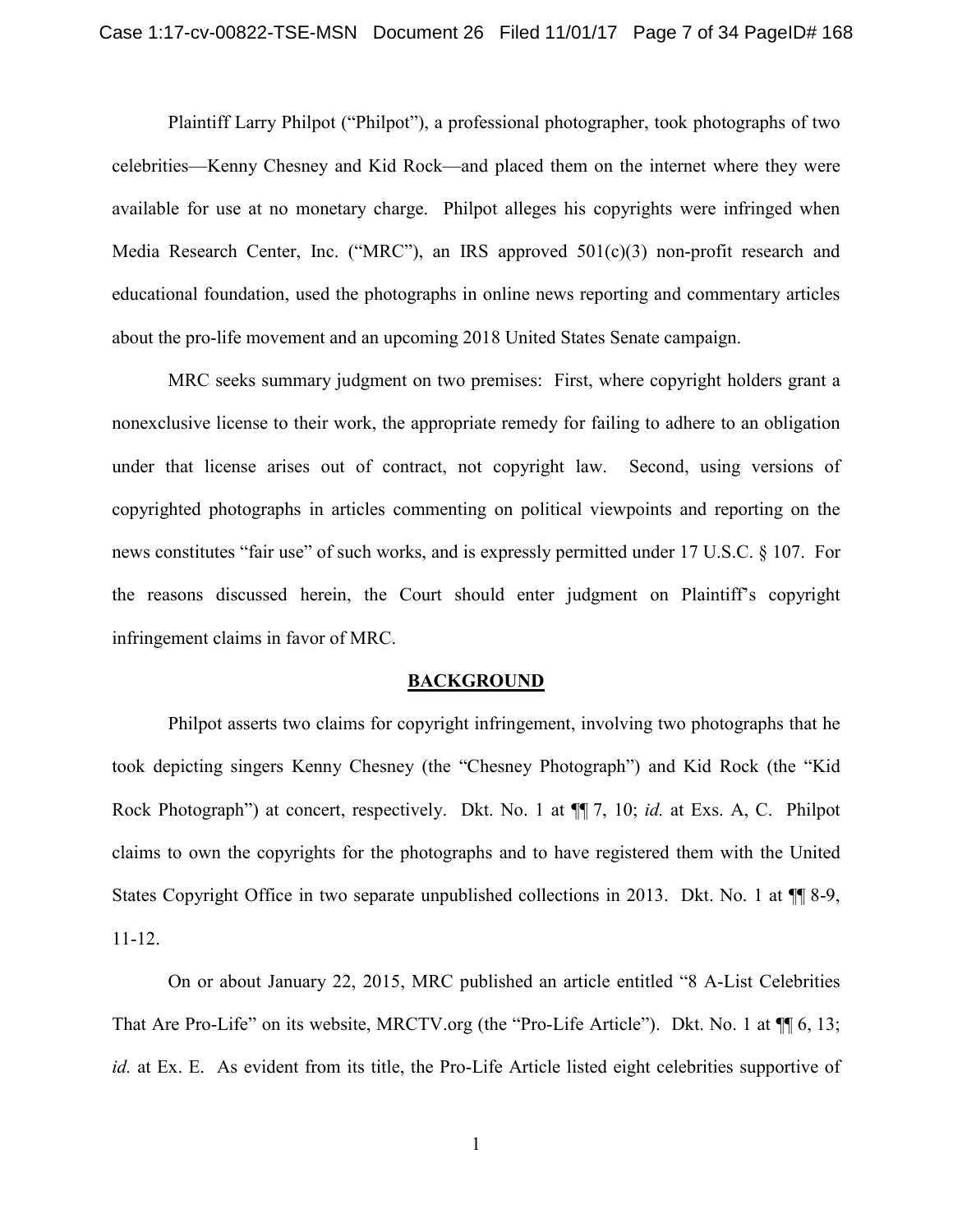the pro-life movement and contained pictures of, quotes by, and information about each celebrity. Dkt. No. 1 at Ex. E. One celebrity included in the Pro-Life Article was Kenny Chesney. *Id.* Below the image of Kenny Chesney in the Pro-Life Article was a brief description of a song written by Kenny Chesney that conveys a pro-life message:

> Chesney wrote a song called "There Goes My Life." It is a story of a teenager whose girlfriend gets pregnant. She decides to have the baby. The teen father first believes that his life is ruined but later he realizes what a blessing and gift that child is.

*Id.*

In the Complaint, Philpot alleges that the image of Kenny Chesney in the Pro-Life Article was the Chesney Photograph and was used by MRC without obtaining a license and without permission. *Id.* at ¶¶ 13, 15. As such, Philpot complains that MRC's reproduction and public display of the Chesney Photograph infringed on his copyright. *Id.* at ¶¶ 23-25.

On or about July 13, 2017, MRC published an article titled "Kid Rock Announces 2018 U.S. Senate Bid" (the "Senate Article") on MRCTV.org. *Id.* at ¶ 17, Ex. F. The Senate Article discussed the singer's announced campaign for election to the United States Senate. *Id.* at Ex. F. The Senate Article included an altered version of the Kid Rock Photograph. *Id.* Specifically, a majority of the background was cropped and a large banner with text announcing Kid Rock's campaign was placed across the image. *Id.*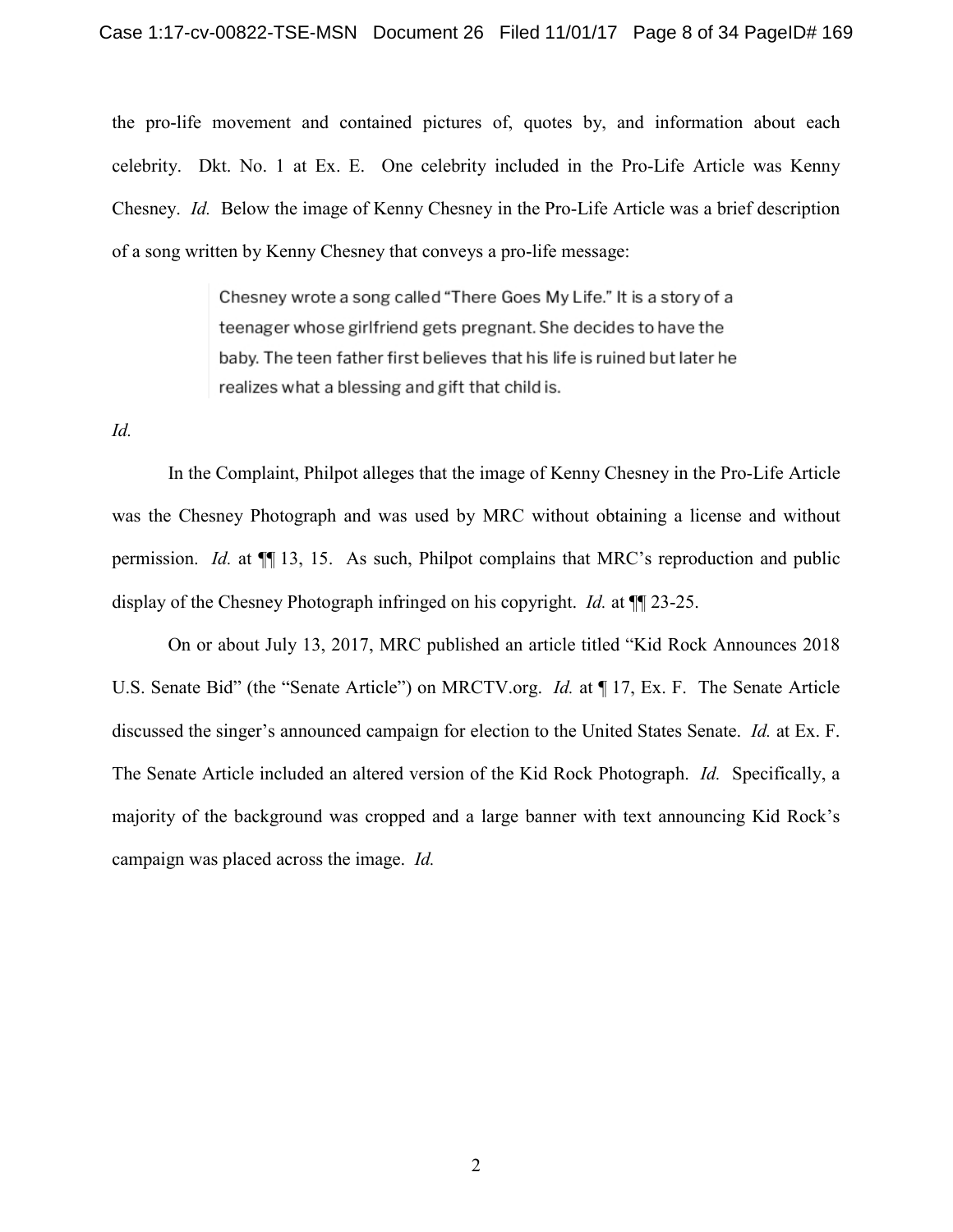The Kid Rock Photograph



Image Used by MRC in the Senate Article



Despite the alteration, Philpot alleges that the image in the Senate Article demonstrates that MRC used the Kid Rock Photograph without obtaining a license and without permission. *Id.* at  $\P$  17, 19. As such, Philpot complains that MRC's reproduction and public display of the Kid Rock Photograph infringed on his copyright. *Id.* at ¶¶ 31-33.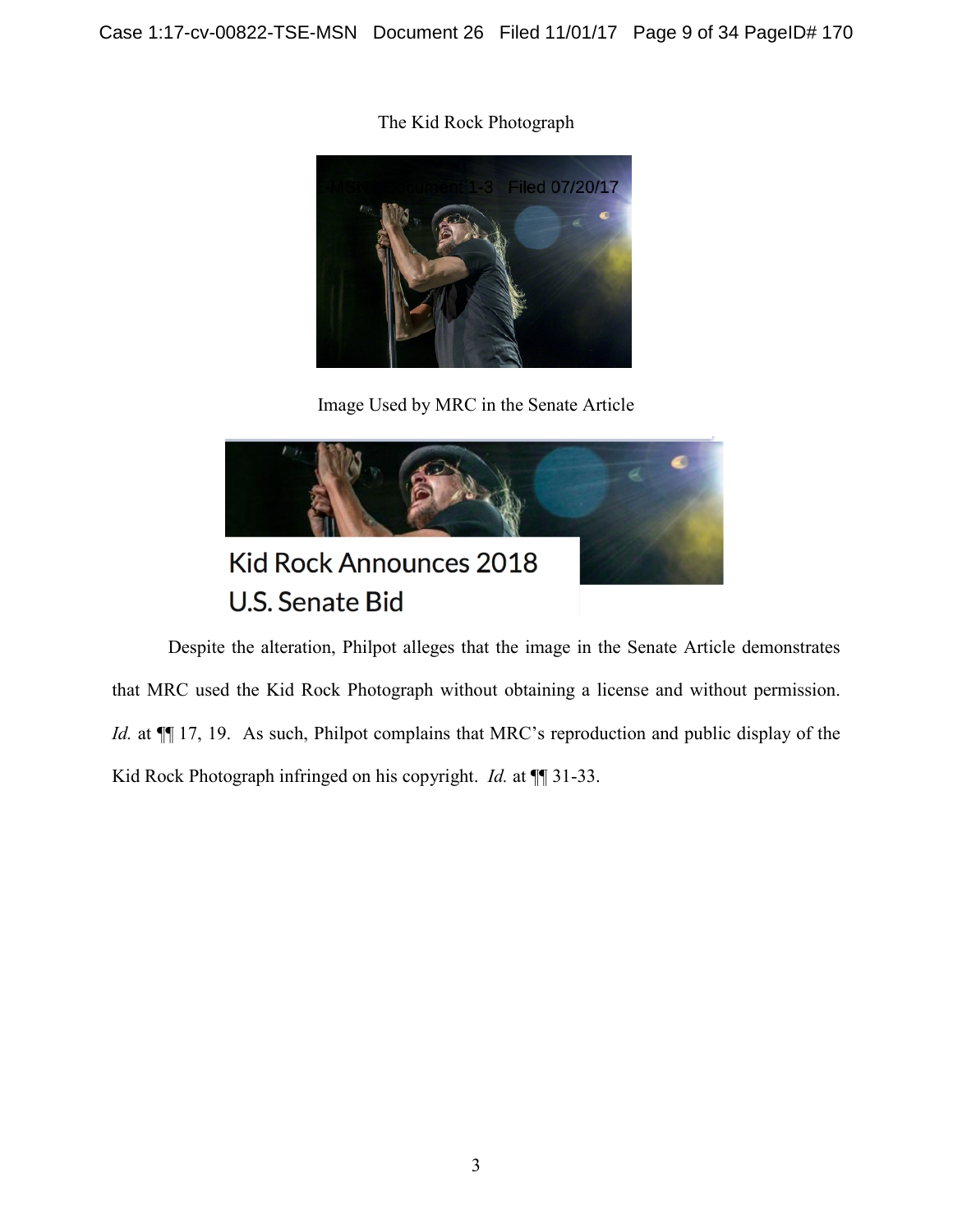#### **STATEMENT OF INDISPUTABLE FACTS**

#### *MRC Background*

1. MRC is a not-for-profit research and educational foundation qualified as tax exempt under Section 501(c)(3) of the Internal Revenue Code. Declaration of David Martin ("Martin Decl."), a copy of which is attached hereto as Exhibit A, at  $\P$  3.

2. MRC's mission is, in part, to expose and critique media bias against traditional American Judeo-Christian religious beliefs. Ex. A (Martin Decl.) at ¶ 4.

3. Part of MRC"s mission includes providing news and commentary about issues of public concern and debate. *Id.* at ¶ 6.

4. To further its mission, MRC owns and operates the website www.mrctv.org ("MRCTV"). *Id.* at ¶¶ 2, 5, 6.

5. MRCTV is an online media platform designed to broadcast conservative values, culture, politics, liberal media bias, and entertainment to the public. *Id.* at ¶ 7.

6. MRC does not charge website visitors for access to MRCTV. *Id.* at ¶ 8.

7. MRC does not profit from maintaining and operating MRCTV. *Id.* at ¶ 9.

8. MRC does not publish articles and blog posts on MRCTV to generate profit; MRC publishes articles and blog posts on MRCTV to educate the public. *Id.* at ¶ 10.

#### *Philpot Background*

9. Philpot has worked as a professional photographer since 2007 or 2008. Transcript from October 10, 2017 Deposition of Larry G. Philpot ("Philpot Depo."), a copy of which is attached hereto as Exhibit B, at 10:2-5.

10. Since becoming a professional photographer, Philpot has not held any other job. Ex. B (Philpot Depo.) at 37:13-19.

4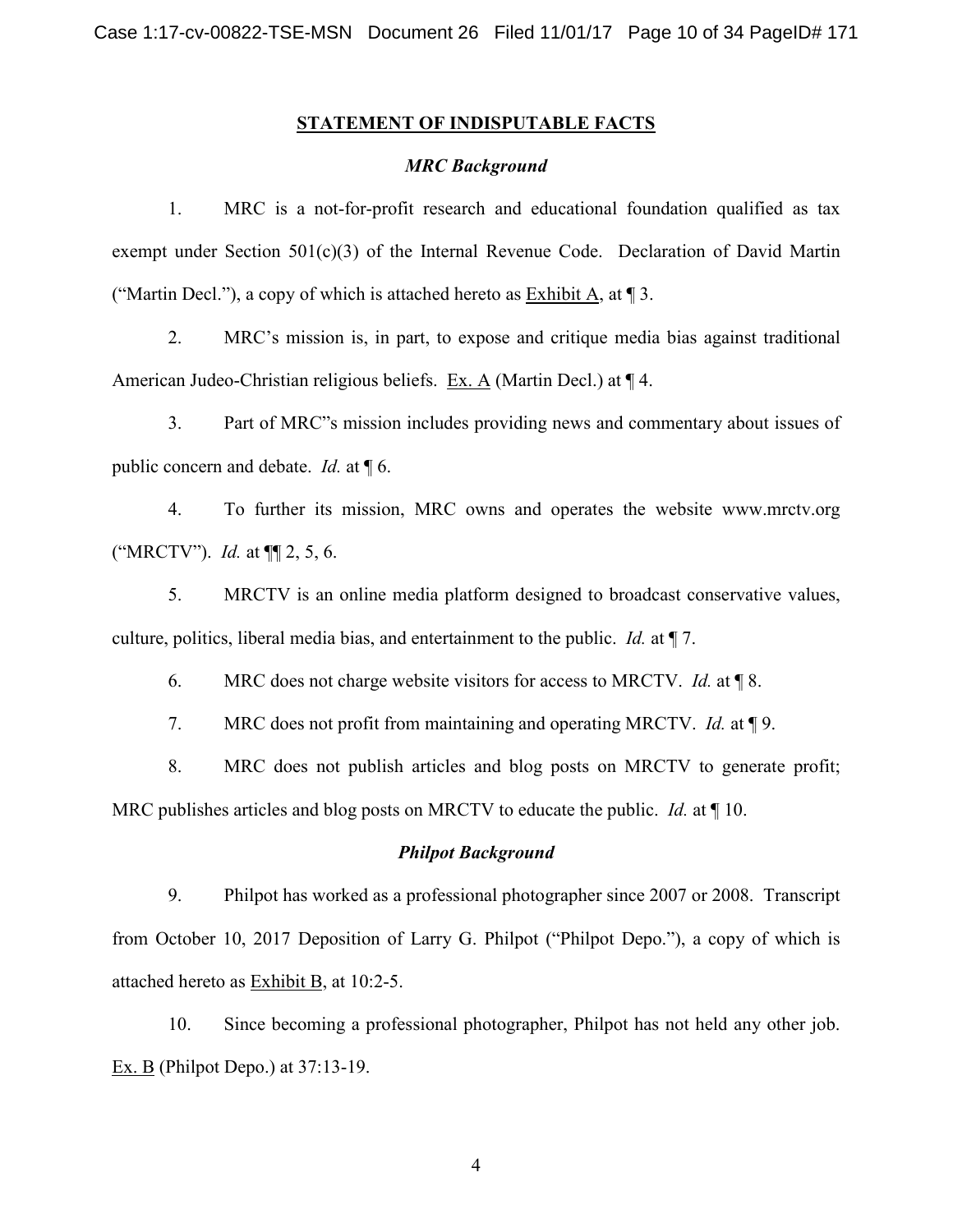Case 1:17-cv-00822-TSE-MSN Document 26 Filed 11/01/17 Page 11 of 34 PageID# 172

11. The only type of photography that Philpot does professionally is photography of musical artists in concert. *Id.* at 26:20 – 28:7.

12. Philpot's purpose behind uploading his photographs, including the Chesney and Kid Rock Photographs, onto the Wikimedia website is to achieve greater fame, which he believes will cause his photographs to be worth more "probably" after he dies. *Id.* at 36:12-22.

#### *The Chesney Photograph*

13. The Chesney Photograph shows Kenny Chesney performing in concert. *Id.* at 43:4-6.

14. Philpot took the Chesney Photograph to show Kenny Chesney performing in concert. *Id.* at 43:14-16, 74:13-17.

15. Philpot took the Chesney Photograph at a concert venue that he frequently attended to take photographs. *Id*. at 74:8-20.

16. Philpot did not take the Chesney Photograph to make any commentary on his political beliefs. *Id.* at 44:21 – 45:2.

17. At the time the Chesney Photograph was taken, Philpot did not know Kenny Chesney's political opinion regarding abortion. *Id.* at 42:17-19.

18. At some point after the Chesney Photograph was taken but before MRC published the Pro-Life Article, Philpot uploaded the Chesney Photograph to the Wikimedia website. *Id.* at 53:6-10.

19. Since the Chesney Photograph was uploaded onto the Wikimedia website, it was subject to a Creative Commons license granted by Philpot. *Id.* at 59:9-13.

5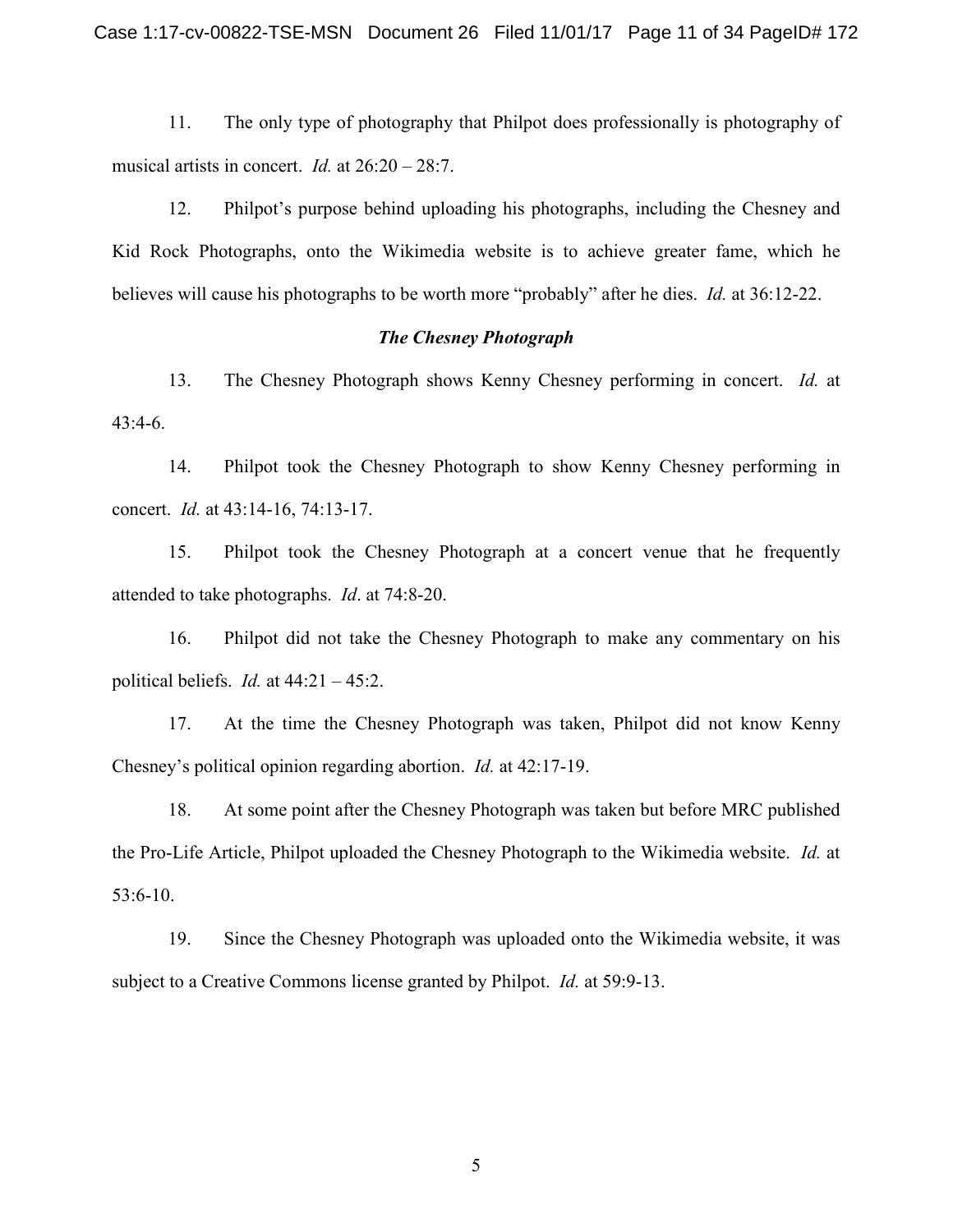20. The Creative Commons license that Philpot granted as to the Chesney Photograph was a nonexclusive license to share and adapt the photograph for free. *See* Philpot's Response to Document Request No. 5, with referenced documents, attached hereto as Exhibit C.

21. Under the Creative Commons license that Philpot granted as to the Chesney Photograph, licensees were obligated to attribute Philpot as the author when distributing the photograph or any adaptation thereof. Ex. C.

22. Philpot does not know how many times he has licensed the use of or given permission for the use of the Chesney Photograph to another individual or business. Ex. B (Philpot Depo.) at 46:21 – 47:15.

23. The only money that Philpot has ever been paid in connection with the Chesney Photograph has been in response to a demand letter or in settling a copyright infringement lawsuit. *Id.* at 48:10 – 50:9.

#### *The Pro-Life Article*

24. On or around January 22, 2015, MRC published the Pro-Life article on MRCTV, which was entitled "8 A-List Celebrities That Are Pro-Life." Ex. A (Martin Decl.) at ¶ 11; *see also* Dkt. No. 1 at ¶ 13.

25. A true and accurate representation of the content of the Pro-Life Article is attached to the Martin Affidavit as Exhibit A-1. *Id.* at ¶ 12; *see also* Dkt. No. 1 at Ex. E; Ex. B (Philpot Depo.) at  $62:17-20.<sup>1</sup>$ 

<sup>&</sup>lt;sup>1</sup> Although the content of the Pro-Life Article is the same, the article's appearance might vary for each visit to the website due to changes in the advertisements. *See* Ex. A (Martin Decl.) at  $\P$  13; Ex. B (Philpot Depo.) at 62:21 – 63:4.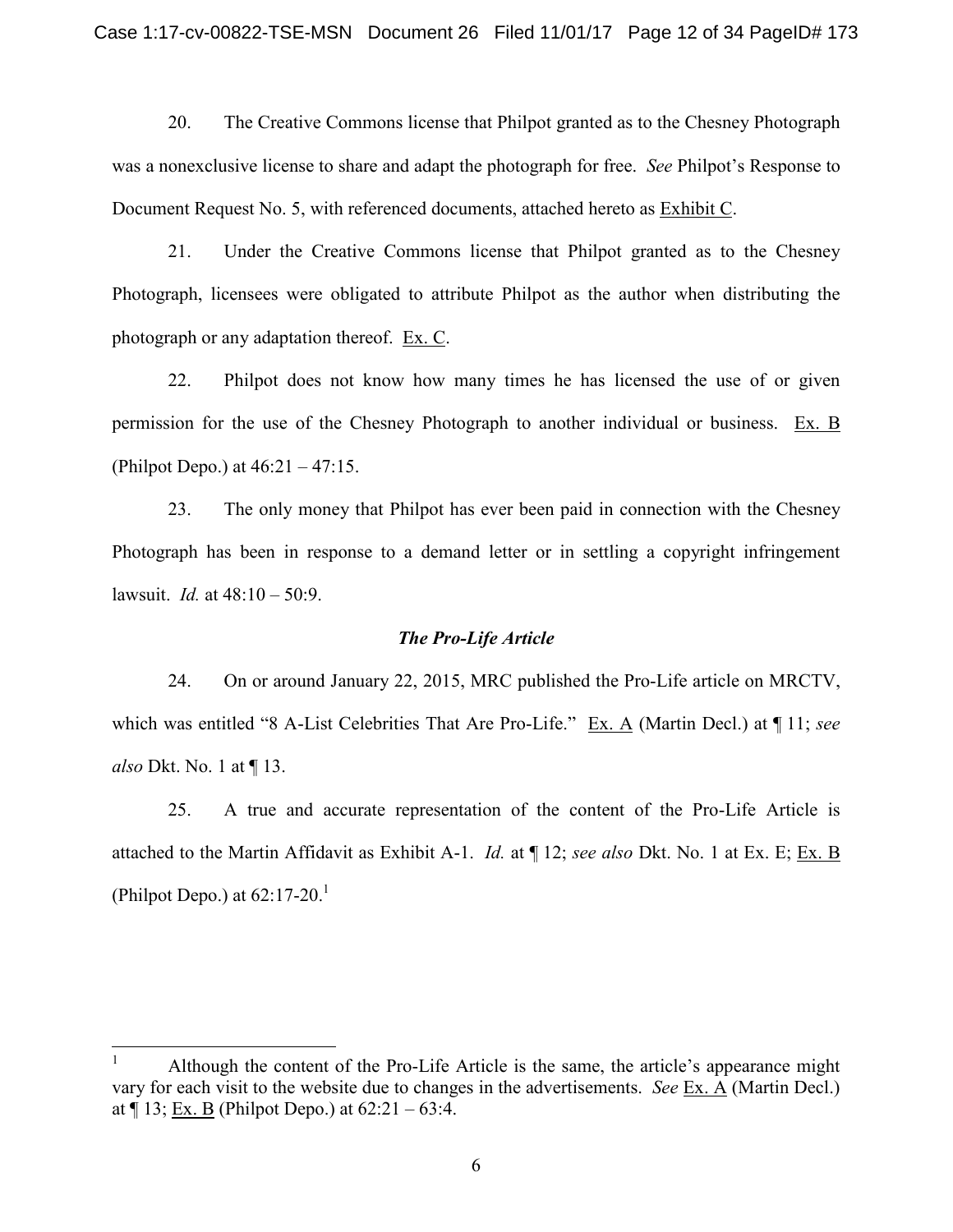26. The Pro-Life Article listed eight celebrities supportive of the pro-life movement and contained pictures of, quotes by, and information about each celebrity. Ex. A (Martin Decl.) at ¶ 14, Ex. A-1; *see also* Dkt. No. 1 at Ex. E.

27. The purpose of the Pro-Life Article was to expose, critique, and provide countercommentary to the bias of mainstream media in focusing on celebrities that are supportive of the pro-abortion movement. *Id.* at ¶ 15.

28. One of the celebrities identified in the Pro-Life Article as supporting the pro-life movement was the musician, Kenny Chesney. *Id.* at ¶ 16, Ex. A-1; *see also* Dkt. No. 1 at Ex. E.

29. The Pro-Life Article contained an image of Kenny Chesney and discussed a song written by Mr. Chesney that supported a pro-life position on abortion. *Id.* at ¶ 17, Ex. A-1; *see also* Dkt. No. 1 at Ex. E.

30. When Philpot learned of MRC's use of the Chesney Photograph, he did not read the Pro-Life Article. Ex. B (Philpot Depo.) at  $68:16$ .

31. In or around mid-June of 2017, MRC received a letter from Philpot's attorney, William Dunnegan, Esq., which MRC understood as demanding that it immediately remove the image of Kenny Chesney from the Pro-Life Article (the "Chesney Takedown Letter"). Ex. A (Martin Decl.) at ¶ 18.

32. Immediately upon receipt of the Chesney Takedown Letter, MRC removed the image of Kenny Chesney from the Pro-Life Article. *Id.* at ¶ 19.

33. MRC has not ever charged a visitor of the website MRCTV for access to the Pro-Life Article. *Id.* at ¶ 20.

7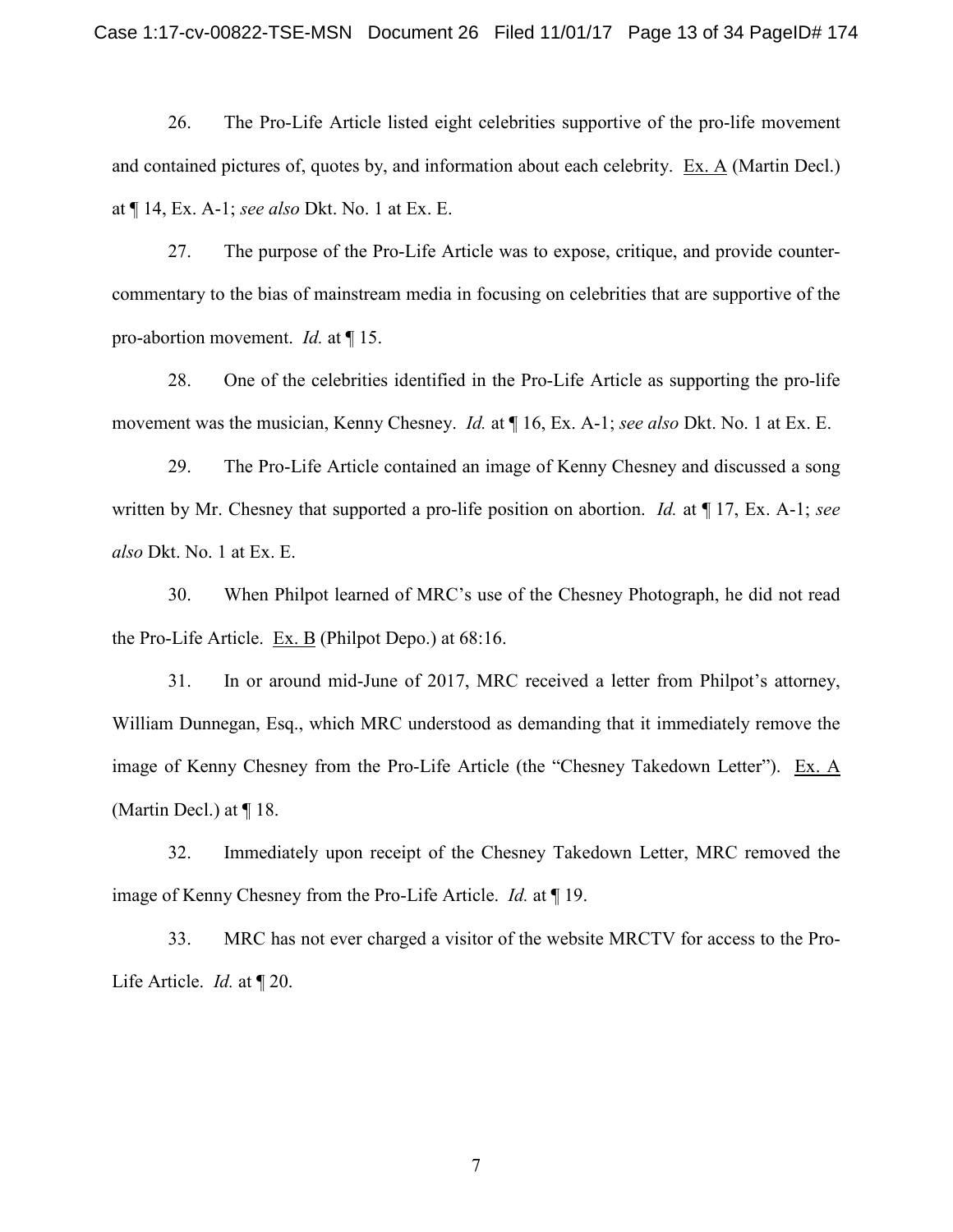34. From January 22, 2015, through September 22, 2017, MRC generated a negligible amount of revenue attributable to advertisements run on the webpage displaying the Pro-Life Article, totalling approximately \$16.68. *Id.* at ¶ 21.

#### *The Kid Rock Photograph*

35. The Kid Rock Photograph shows Kid Rock performing in concert. Ex. B (Philpot Depo.) at 75:4-6.

36. Philpot took the Kid Rock Photograph to show Kid Rock performing in concert. *Id.* at 74:8-17, 75:4-6.

37. Philpot took the Kid Rock Photograph at a concert venue that he frequently attended to take photographs. *Id*. at 74:8-20.

38. At the time the Kid Rock Photograph was taken, Philpot did not know that Kid Rock was contemplating running for the United States Senate in 2018. *Id.* at 74:21 – 75:3.

39. On or around September of 2013, Philpot uploaded the Kid Rock Photograph to the Wikimedia website. *Id.* at 79:7-18.

40. Since the Kid Rock Photograph was uploaded onto the Wikimedia website, it was subject to a Creative Commons license granted by Philpot. *Id.* at 80:17-20.

41. The Creative Commons license that Philpot granted as to the Kid Rock Photograph was a nonexclusive license to share and adapt the photograph for free. *See* Philpot's Response to Document Request No. 16, with referenced documents, attached hereto as Exhibit

 $\underline{\mathbf{D}}$ .

42. Under the Creative Commons license that Philpot granted as to the Kid Rock Photograph, licensees were obligated to attribute Philpot as the author when distributing the photograph or any adaptation thereof. Ex. D.

8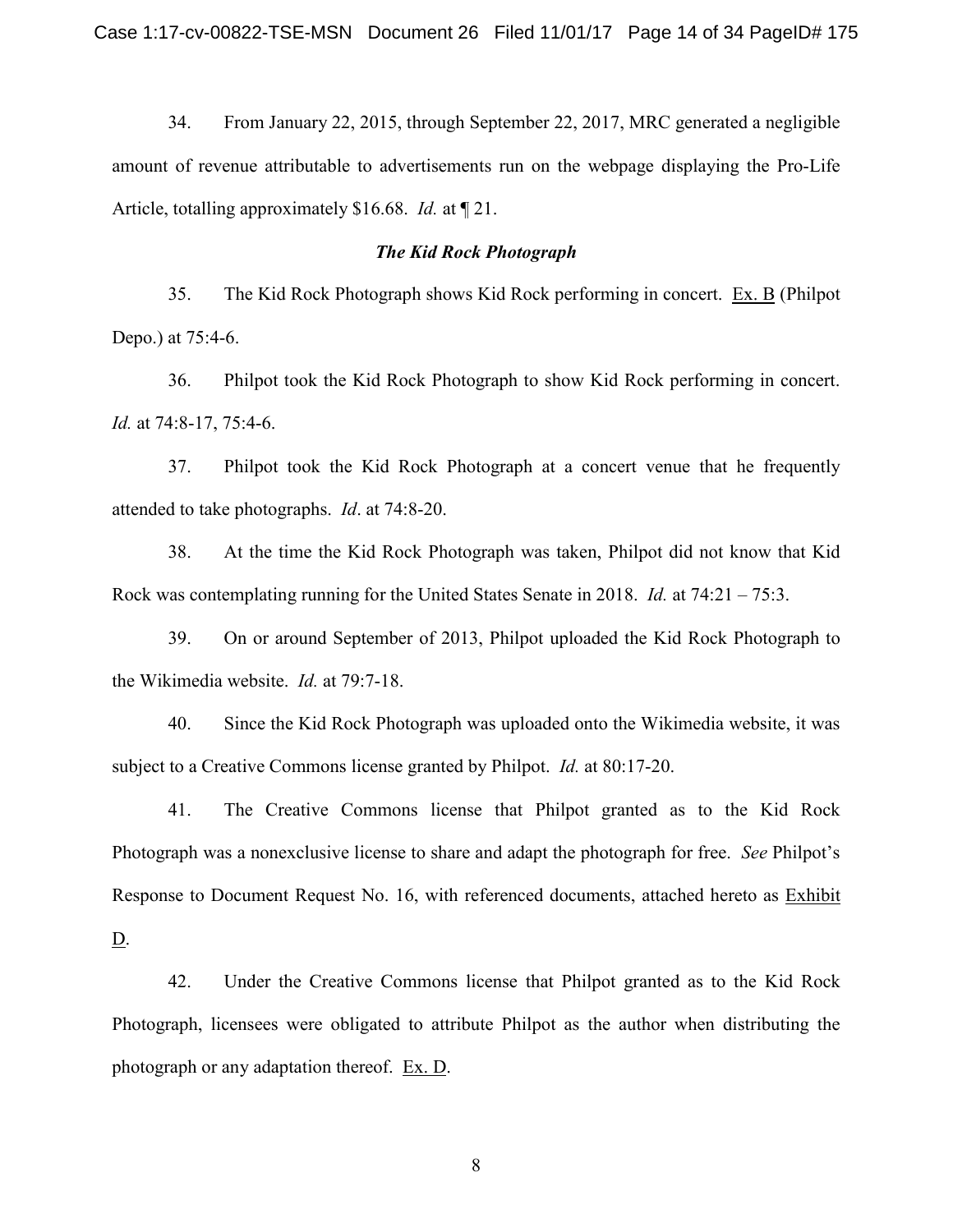43. Philpot does not know how many times he has licensed the use of or given permission for the use of the Kid Rock Photograph to another individual or business. Ex. B (Philpot Depo.) at 77:3-14.

44. The only money that Philpot has ever been paid in connection with the Kid Rock Photograph has been in settling copyright infringement lawsuits. *Id.* at 77:15-18.

#### *The Senate Article*

45. On or around July 13, 2017, MRC published the Senate article on MRCTV, which was entitled "Kid Rock Announces 2018 U.S. Senate Bid." Ex. A (Martin Decl.) at  $\P$  22; Dkt. No. 1 at ¶ 17.

46. A true and accurate representation of the content of the Senate Article is attached to the Martin Affidavit as Exhibit A-2. *Id.* at ¶ 23; *see also* Dkt. No. 1 at Ex. F.<sup>2</sup>

47. The Senate Article discussed musician Kid Rock's announced campaign for election to the United States Senate. Ex. A (Martin Decl.) at ¶ 25; *see also* Dkt. No. 1 at Ex. F.

48. The purpose of the Senate Article was to report on newsworthy events, particularly those that are ignored or distorted by the mainstream media.  $Ex. A$  (Martin Decl.) at  $\P$  26.

49. The Senate Article included an image of Kid Rock that was an altered version of the Kid Rock Photograph. *Id.* at ¶ 27; *see also* Dkt. No. 1 at Ex. F.

50. In creating the image included in the Senate Article, MRC cropped and removed a majority of the Kid Rock Photograph, inserting a large banner with text reciting the headline for

<sup>&</sup>lt;sup>2</sup> Although the content of the Senate Article is the same, the article's appearance might vary for each visit to the website due to changes in the advertisements. *See* Ex. A (Martin Decl.) at  $\P$  24; Ex. B (Philpot Depo.) at 82:22 – 83:5.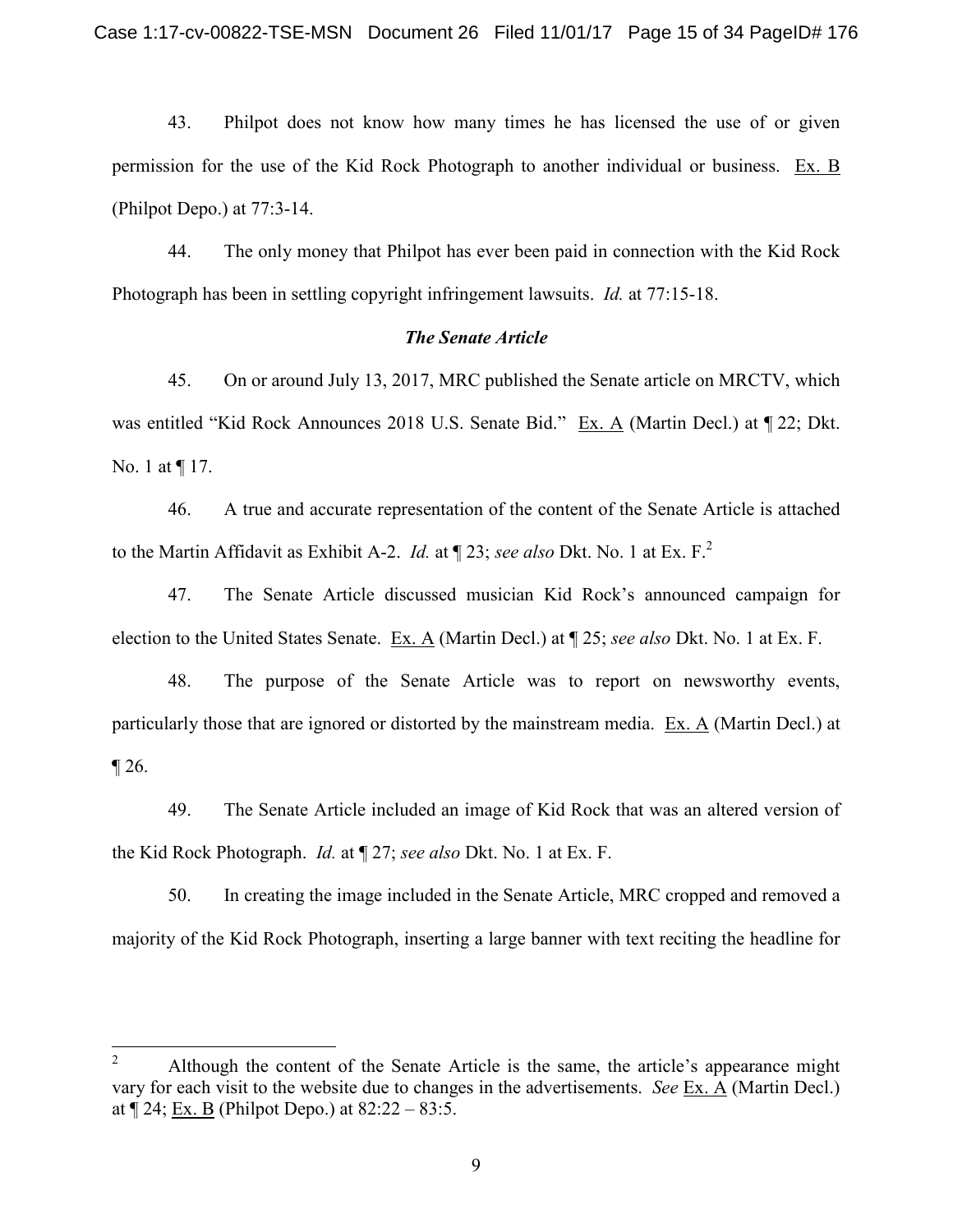the Senate Article; MRC also resized the Kid Rock Photograph. *Id.* at ¶ 28; *see also* Dkt. No. 1 at Ex. F.

51. Philpot has never read the Senate Article. Ex. B (Philpot Depo.) at 68:16.

52. When MRC was served with this lawsuit, it immediately removed the image of Kid Rock from the Senate Article. Ex. A (Martin Decl.) at  $\P$  29.

53. Immediately upon receipt of notice of this lawsuit, MRC removed the image of Kid Rock from the Senate Article. *Id.* at ¶ 30.

54. MRC has not ever charged a visitor of the website MRCTV for access to the Pro-Life Article. *Id.* at ¶ 31.

55. From July 13, 2017, through September 22, 2017, MRC generated a negligible amount of revenue attributable to advertisements run on the webpage displaying the Senate Article, totalling approximately \$9.89. *Id.* at ¶ 21.

56. From July 13, 2017, through October 10, 2017, MRC received approximately \$50.00 total in donations from visitors to the MRCTV website, and such donations may or may not have been received through a link located on the web pages displaying the Senate Article. *Id.* at ¶ 33.

#### **STANDARD OF REVIEW**

Summary judgment is warranted when there is no genuine issue of material fact and the moving party is entitled to judgment as a matter of law. FED. R. CIV. P. 56; *see Anderson v. Liberty Lobby, Inc.,* 477 U.S. 242, 247 (1986); *Miller v. Great Am. Ins. Co.,* 59 F. Supp. 3d 749, 753 (E.D. Va. 2014). If evidence rebutting a motion for summary judgment is only colorable or not significantly probative, summary judgment should be granted. *See Anderson*, 477 U.S. at 249.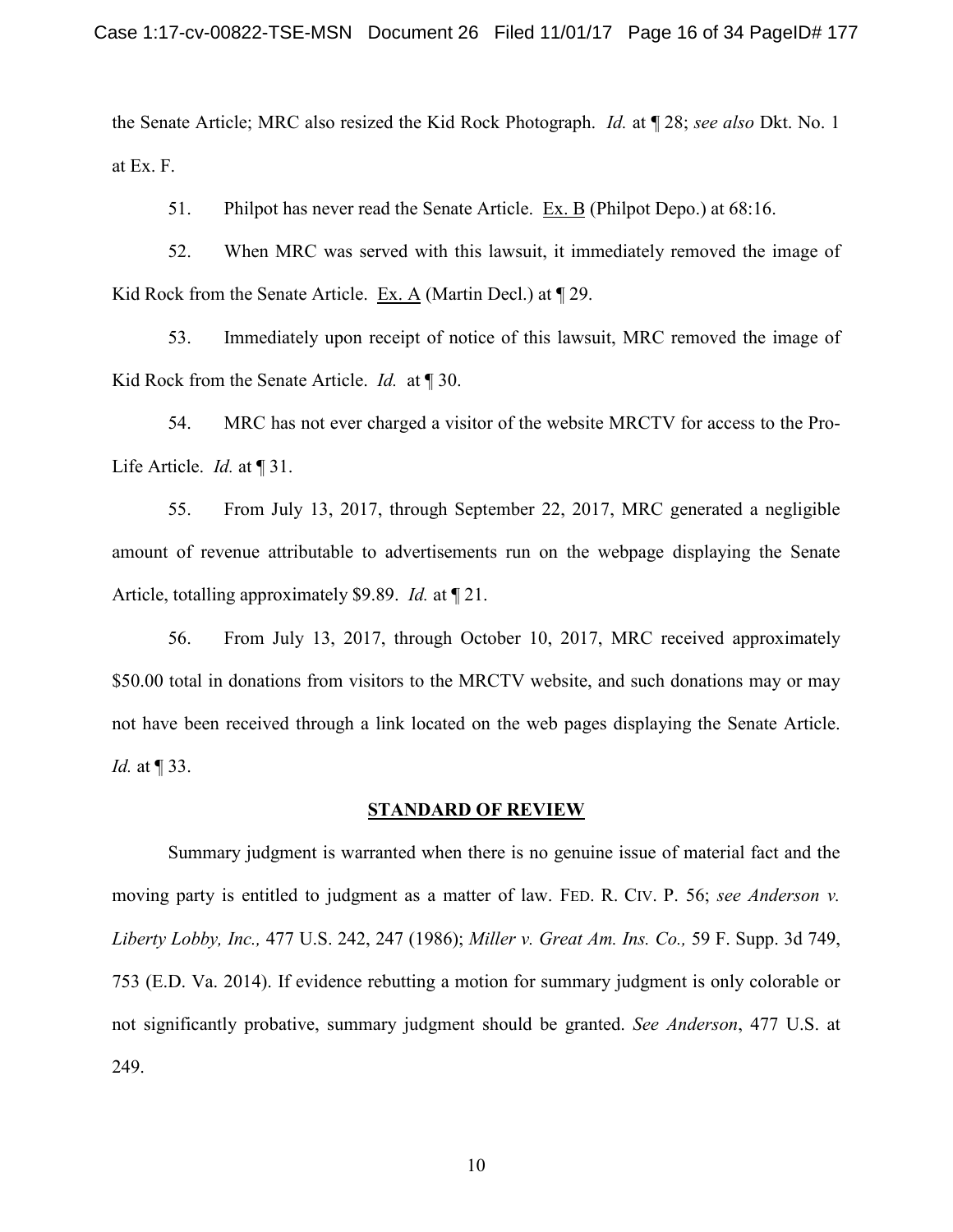Summary judgment should be entered against a non-moving party, if, after discovery is complete, the non-moving party fails to make a showing "sufficient to establish the existence of an element essential to that party's case, on which that party will bear the burden of proof. . . ." *Celolex Corp. v. Catrett*, 477 U.S. 317, 322 (1986). The moving party need only establish the absence of evidence. *Id.* at 325. Having made that showing, then the burden shifts to the nonmoving party to set forth specific facts illustrating a genuine issue for trial. *Id.* at 324. Furthermore, summary judgment "is appropriate for 'any part' of a claim that presents no triable issues." *The Northwestern Mut. Life Ins. Co. v. Atlantic Research Corp.*, 847 F. Supp. 389, 394 (E.D. Va. 1994) (citing Rule 56 (as) "And 'any part' means any portion of the liability or the *damages* aspect of a claim." *Id.* (emphasis added)).

#### **ARGUMENT**

## **I. Philpot Cannot Sue for Copyright Infringement Because He Granted Nonexclusive Licenses to Use the Chesney and Kid Rock Photographs**

Discovery has confirmed that the Complaint tells an incomplete story of the circumstances underlying the alleged copyright infringement. Conspicuously absent is the fact that Philpot published both the Chesney and the Kid Rock Photographs for anyone to use for free on Wikimedia. Also absent from the Complaint is any mention of the nonexclusive license that Philpot granted as to both the Chesney and the Kid Rock Photographs. These omissions are significant as they would have revealed that Philpot has waived his right to sue for copyright infringement.

As a matter of law, "[a] copyright owner who grants a nonexclusive license to use his copyrighted material waives his right to sue the licensee for copyright infringement." *Graham v. James*, 144 F.3d 229, 236 (2d Cir. 1998); *accord PaySys Int'l, Inc. v. Atos Se, Worldline SA, Atos IT Servs. Ltd.*, 226 F. Supp. 3d 206, 215 (S.D. N.Y. 2016). Only where "a license is limited in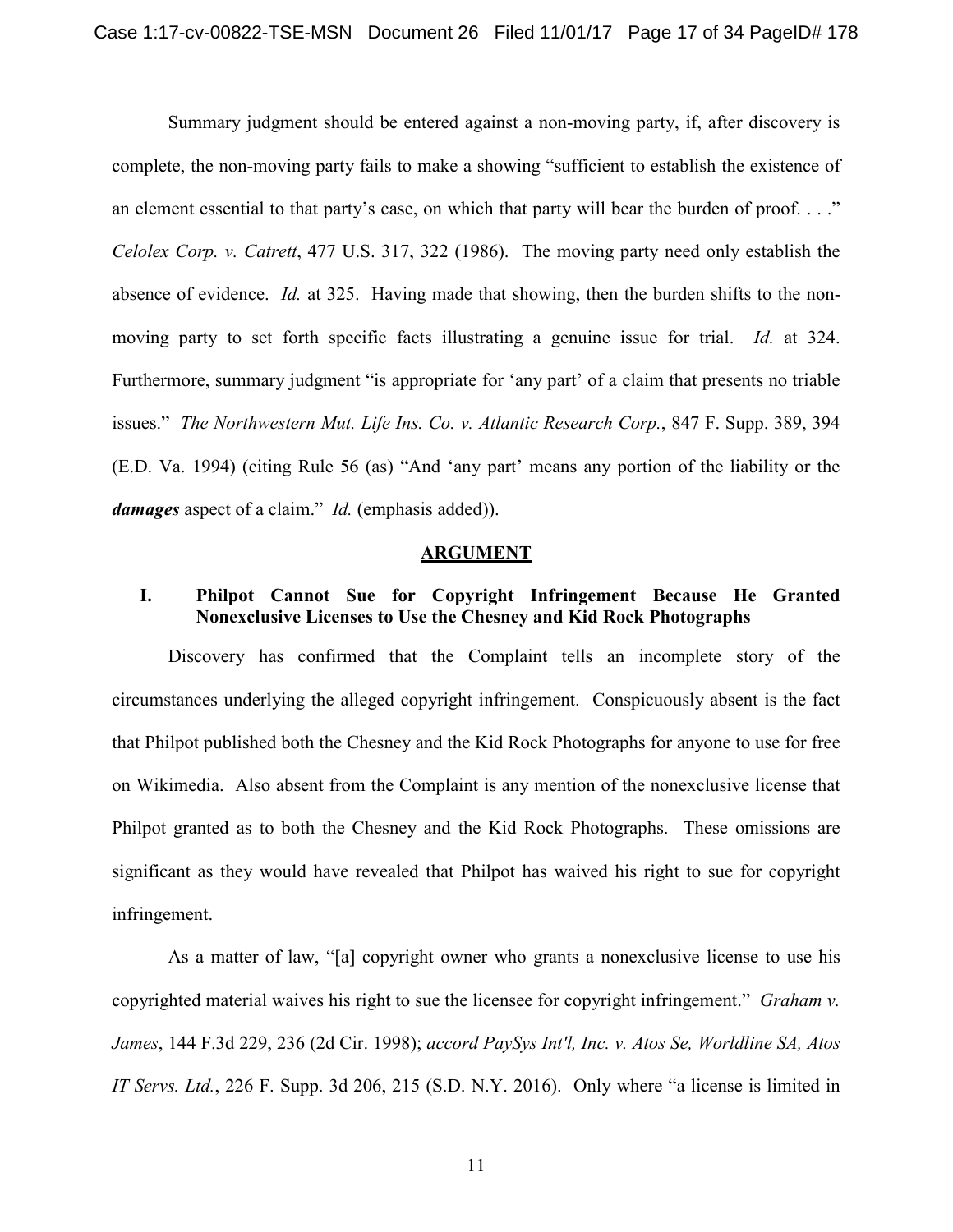scope and the licensee acts outside the scope" can "the licensor . . . bring an action for copyright infringement." *Jacobsen v. Katzer*, 535 F.3d 1373, 1380 (Fed. Cir. 2008) (interpreting a license for use and distribution of computer software and determining that the license was "limited in scope" and that the alleged infringer's use was outside the scope of that license). Otherwise, "[a] copyright owner who grants a nonexclusive license . . . can sue only for breach of contract," not copyright infringement. *Drauglis v. Kappa Map Grp., LLC*, 128 F. Supp. 3d 46, 52 (D.D.C. 2015) (quoting *Jacobsen*, 535 F.3d at 1380).

Here, at all relevant times, the Chesney and the Kid Rock Photographs were subject to nonexclusive licenses which were not "limited in scope." In his deposition, Philpot admits that, in 2013, he placed the Chesney and the Kid Rock Photographs on Wikimedia. Ex. B (Philpot Depo.) at 53:6-10, 79:7-18. He also admits that, since placing these photographs on Wikimedia, he licensed them out for free under Creative Commons licenses. *Id.* at 59:9-13, 80:17-20; *see also* Ex. C, Ex. D. Therefore, there can be no dispute that, at the time of MRC's use of the Chesney and the Kid Rock Photographs, Philpot had granted non-exclusive licenses to share and adapt the photographs.

Although the Complaint does not mention the Creative Commons licenses, Philpot is attempting to enforce an obligation created exclusively by those licenses – that is, the right to be credited as the author of the Chesney and the Kid Rock Photographs. *See* Dkt. No. 1 at ¶¶ 16, 20. The Creative Commons licenses that Philpot granted as to the Chesney and the Kid Rock Photographs require that the licensee attribute these photographs. *See* Exs. C, D.

However, under copyright law, there is no obligation for a licensee to credit an author of a copyrighted work. *See generally* 17 U.S.C. § 106A; *Graham v. James*, 144 F.3d at 236

12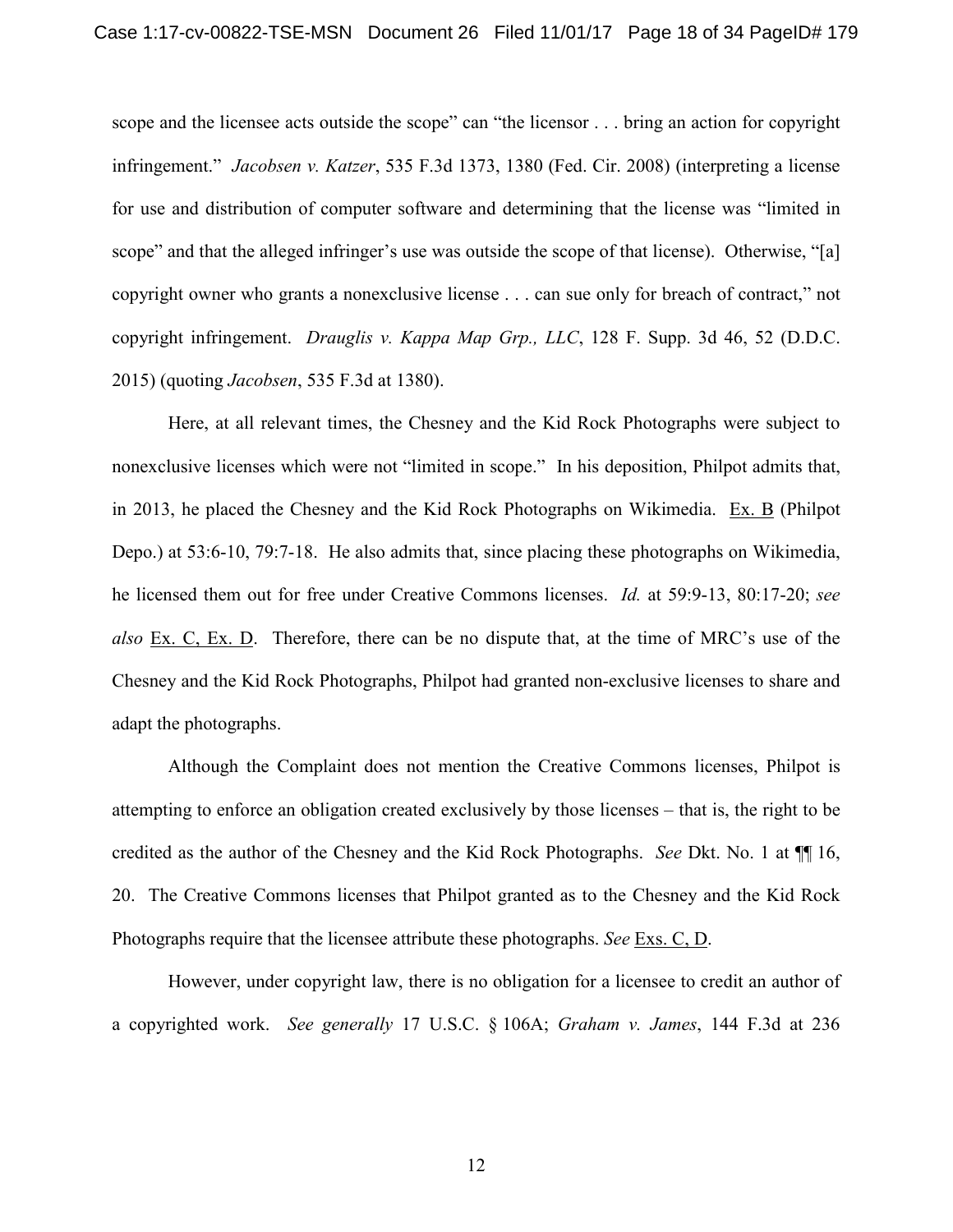(finding that failure to credit the author with the copyright "did not itself amount to copyright infringement"). To the contrary:

The generally prevailing view in this country under copyright law has been that an author who sells or licenses her work does not have an inherent right to be credited as author of the work. In line with that general rule, it has been held not to infringe an author's copyright for one who is licensed to reproduce the work to omit the author's name.

*Graham v. James*, 144 F.3d at 236 (quoting 3 Melville B. Nimmer & David Nimmer, *Nimmer on Copyright* § 8D.03[A][1], at 8D–32). MRC has in no way prevented Philpot from exercising his right to "claim authorship" of the photographs. *See* 17 U.S.C. § 106A(a) (granting copyright holders the right to claim authorship of their work).

Nevertheless, Philpot believes that, by ignoring the Creative Commons licenses in his Complaint, he can seek the more favorable damages set forth under the Copyright Act – namely, any profits that MRC may have realized arising from the infringement as well as statutory damages. Not so. Philpot cannot genuinely dispute that, prior to MRC's use of the Chesney and Kid Rock Photographs, he granted nonexclusive Creative Commons licenses for both photographs. Thus, any recourse available to Philpot arises under contract law and he is precluded from maintaining his copyright infringement claims.<sup>3</sup>

## **II. MRC's Use of the Chesney and Kid Rock Photographs Constituted Fair Use for the Purposes of Comment and News Reporting**

## **A. Application of "Fair Use" Privilege**

Fair use is "traditionally regarded" as "a privilege in others than the owner of the copyright to use the copyrighted material in a reasonable manner without his consent.'" *A.V. ex rel. Vanderhye v. iParadigms, LLC*, 562 F.3d 630, 637 (4th Cir. 2009) (citing *Harper & Row,* 

<sup>3</sup> This defect is not a mere technicality and it cannot be corrected. Should Philpot's copyright infringement claims be dismissed, the Court would no longer have subject matter jurisdiction over this dispute.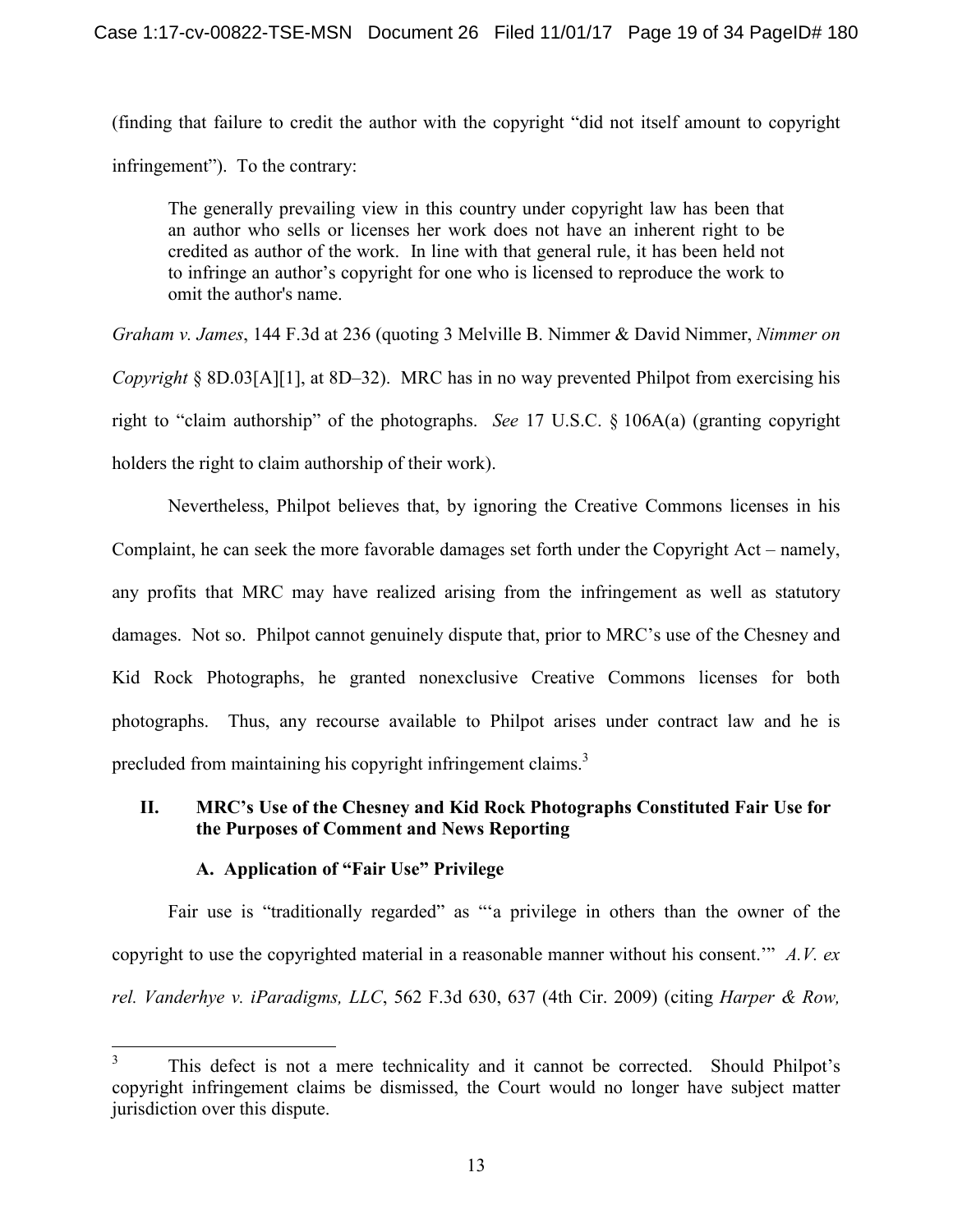*Publishers, Inc. v. Nation Enters.*, 471 U.S. 539, 549 (1985)). Section 107 of the Copyright Act lists several of the quintessential examples of what constitutes "fair use" of a copyrighted work: "[T]he fair use of a copyrighted work . . . for purposes such as criticism, **comment**, **news reporting**, teaching . . . , scholarship, or research, is not an infringement of copyright." 17 U.S.C. § 107 (emphasis added).

Four factors determine whether the "fair use" privilege applies:

- (1) the purpose and character of the use, including whether such use is of a commercial nature or is for nonprofit educational purposes;
- (2) the nature of the copyrighted work;
- (3) the amount and substantiality of the portion used in relation to the copyrighted work as a whole; and
- (4) the effect of the use upon the potential market for or value of the copyrighted work.
- *Id.*

The § 107 factors are not exclusive. *Harper & Row*, 471 U.S. at 560. '"[S]ince the doctrine is an equitable rule of reason, no generally applicable definition is possible, and each case raising the question must be decided on its own facts.'" *Id.* (citation to legislative history omitted). However, under the circumstances in which MRC used the Chesney and Kid Rock Photographs, the balance of the § 107 factors weighs substantially in favor of fair use. Accordingly, the Court should grant summary judgment in favor of MRC.

## **B. The Purpose and Character of MRC's Use of the Photographs Were Transformative in That They Provided Comment and News Reporting**

There can be no genuine dispute that MRC's purpose behind the Pro-Life and Senate Articles – including the images therein – was to provide commentary on divisive political issues and report on newsworthy events. MRC's purpose is not only evident from the face of the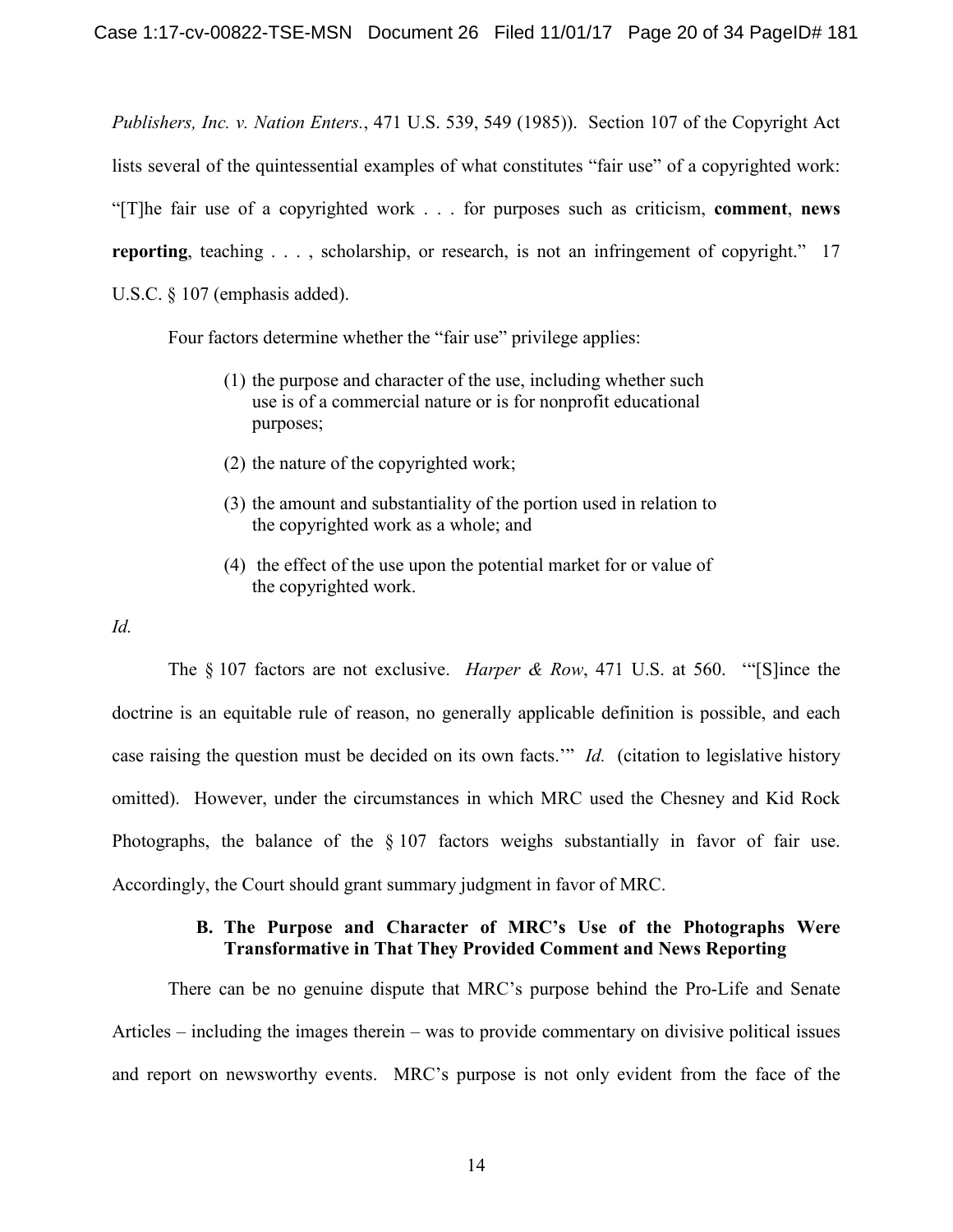articles themselves, but it is further supported by the testimony of MRC's corporate representative. These are transformative purposes under the Copyright Act.

Explaining the "purpose and character of the use" factor, the Fourth Circuit has stated as follows:

The first fair use factor focuses on the purpose and character of the use, including whether such use is of a commercial nature or is for nonprofit educational purposes. The preamble to § 107 lists examples of uses that are fair: criticism, comment, news reporting, teaching . . . scholarship, or research. These examples serve as a guide[ ] for analysis under the first factor. The essential inquiry under the first factor can be separated into two parts: whether the new work is transformative, and the extent to which the use serves a commercial purpose.

*Bouchat v. Baltimore Ravens Ltd. P'ship*, 737 F.3d 932, 939 (4th Cir. 2013) ("*Bouchat 2013*")

(internal quotation marks and citations omitted).

"A 'transformative' use is one that employ[s] quoted matter in a different manner or for a different purpose from the original, thus transforming it." *A.V. ex rel. Vanderhye*, 562 F.3d at 638 (internal quotation marks and citation omitted). "Transformative works rarely violate copyright protections because the goal of copyright, to promote science and the arts, is generally furthered by the creation of transformative works. Such works thus lie at the heart of the fair use doctrine's guarantee of breathing space within the confines of copyright." *Bouchat 2013*, 737 F.3d at 939 (internal quotation marks and citations omitted).

Courts in this circuit and beyond have found that transforming the purpose of a work is a "transformative use." *See Caner v. Autry*, 16 F. Supp. 3d 689, 710 (W.D. Va. 2014) (defendant posted video of plaintiff's statements along with contrasting statements, writings and speeches made by plaintiff for "the transformative purpose of criticizing" plaintiff); *Ascend Health Corp., UHP, LP v. Wells*, No. 4:12-cv-00083-BR, 2013 WL 1010589, at \*12-14 (E.D. N.C. Mar. 14, 2013) (transformative use of photos of psychiatric facility where images originally used "to convey that they provide quality healthcare services to attract potential customers" and defendant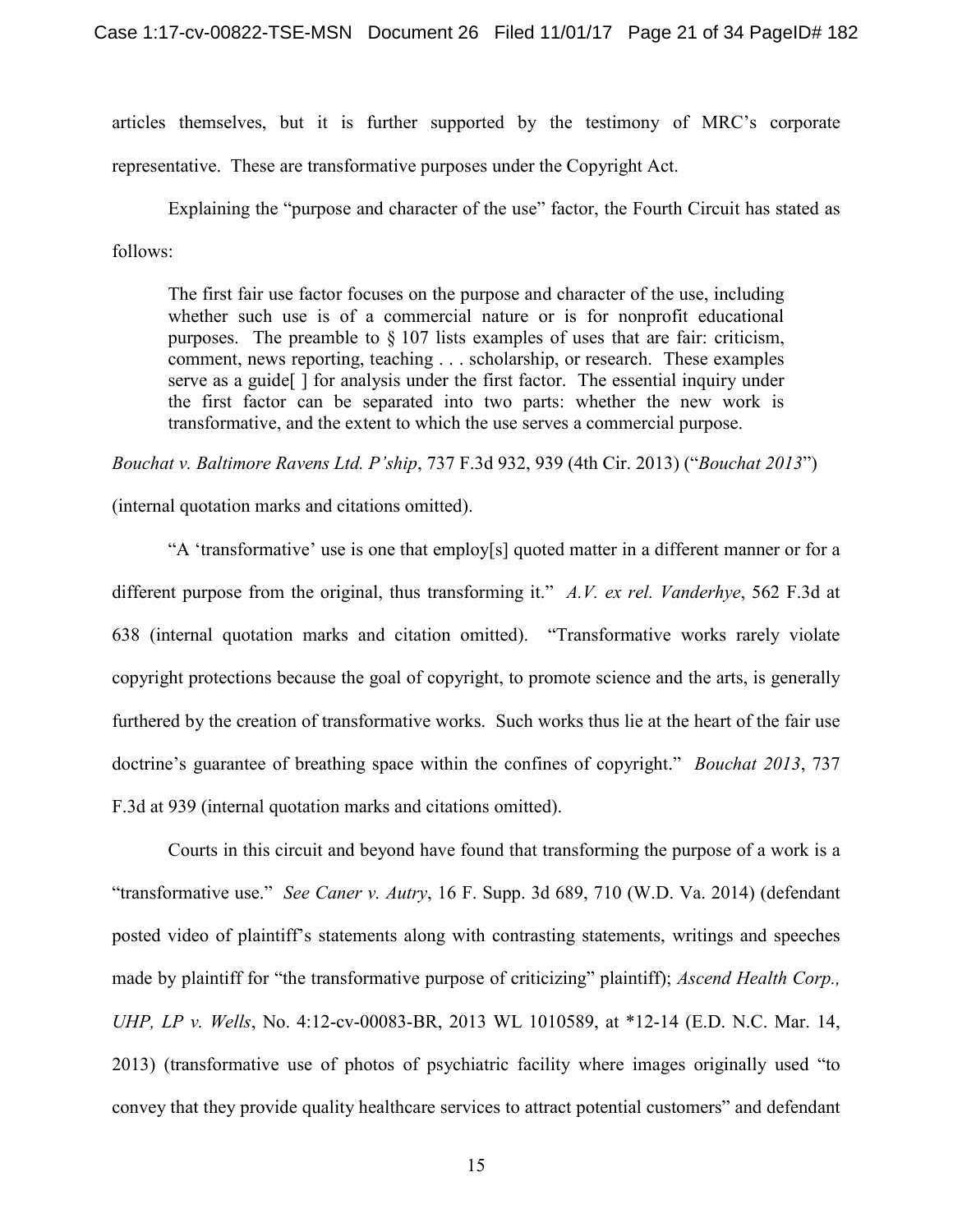used "to criticize the two companies"); *Hoge v. Schmalfeldt*, No. ELH-14-1683, 2014 WL 3052489, at \*13-14 (D. Md. July 1, 2014) (transformative use for preliminary injunction where comments from plaintiff's website republished in online and print publications along with commentary); *Nunez v. Carribean Int'l News Corp.*, 235 F.3d 18, 23 (1st Cir. 2000) (newspaper's use of model's photographs with editorial commentary "used the works for a further purpose, giving them a new meaning or message" and "transformation of the works into news—and not the mere newsworthiness of the works themselves—that [made the use transformative]") (internal quotation marks and citations omitted); *Bill Graham Archives v. Dorling Kindersley Ltd.*, 448 F.3d 605, 609 (2d Cir. 2006) (finding use of reproduced Grateful Dead concert posters in biography transformative use and noting "[the] purpose in using the copyrighted images at issue . . . is plainly different from the original purpose for which they were created.")

Here, MRC's use of the images was transformative because Philpot's purpose in taking the photographs could not be more distinct from MRC's. At the time they were taken, Philpot intended to capture musicians at concert in some creative manner. He has worked as a professional photographer since around 2007 or 2008, and has not held any other job. Ex. B (Philpot Depo.) at 10:2-5, 37:13-19. As a professional photographer, he exclusively photographed musical artists in concert. *Id.* at 26:20 – 28:7. In fact, both the Chesney and Kid Rock Photographs were taken at a concert venue that he frequently attended to take photographs. *Id.* at 74:8-20.

However, MRC's purpose for using the Chesney and Kid Rock Photographs was dramatically different. Overall, MRC used these images for two quintessential fair use purposes – news reporting and commentary on issues of public concern. *See* Ex. A (Martin Decl.) at ¶¶ 4,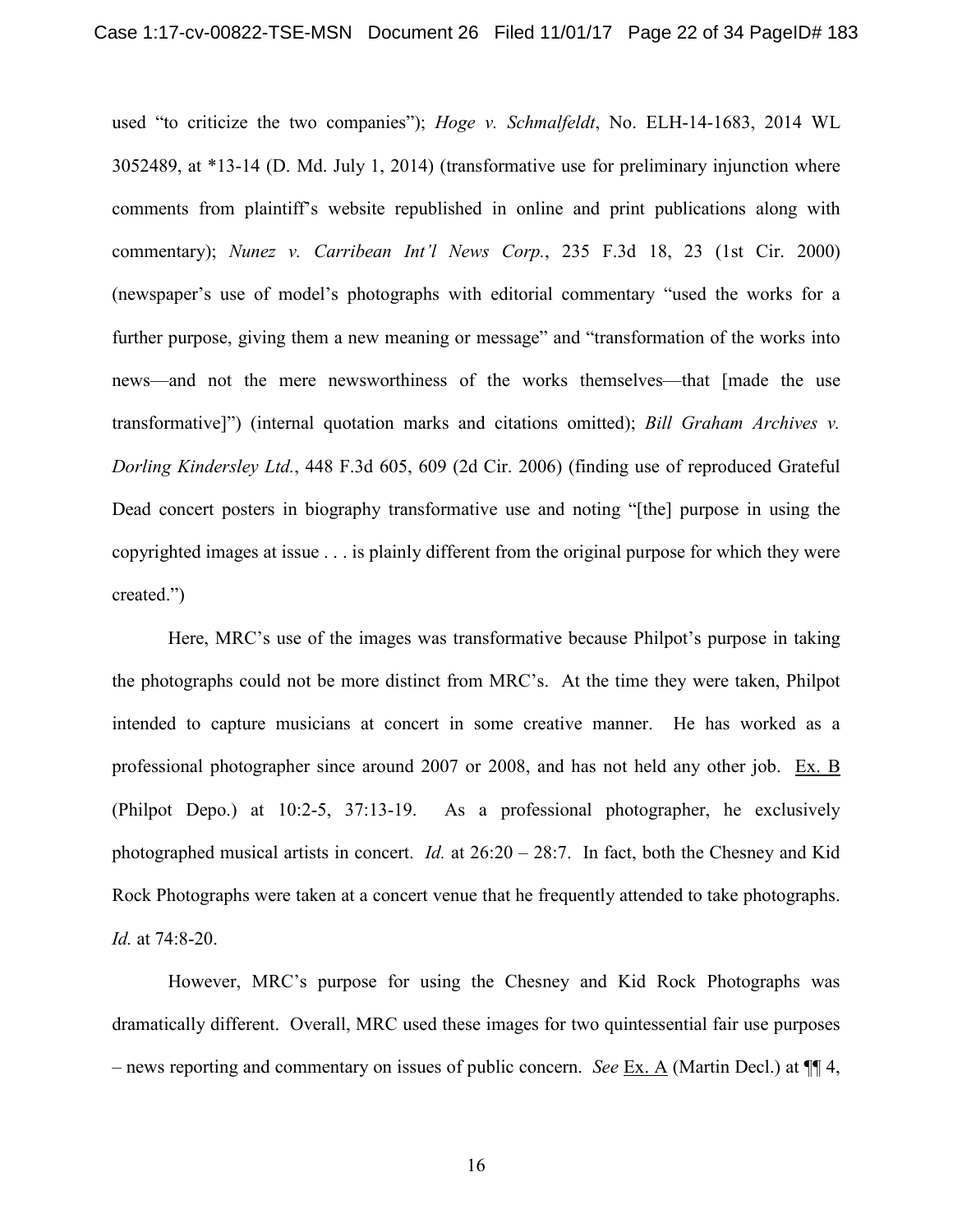6, 7, 10, 15, 26, 34, and 35. At no point did MRC use the images to discuss the concerts at which the musicians were performing in the photographs, or any concerts at which the musicians performed.

Rather, MRC published the Pro-Life Article to expose, critique, and provide countercommentary to the bias of mainstream media in focusing mainly on celebrities that are supportive of the pro-abortion movement. *Id.* at ¶ 15. And, MRC published the Senate Article to report on Kid Rock's announced campaign for election to the United States Senate. *Id.* at ¶ 26.

Indeed, the photographs were surrounded by additional images and texts that had nothing to do with the concerts at which those musicians were playing when the Chesney and Kid Rock Photographs were taken. *Id.* at Ex. A-1, Ex. A-2. Rather, the Senate Article reported about Kid Rock's senate campaign, includes quotes from the singer about various political issues, and provided background information about the Senate seat. *Id.* at ¶ 25, Ex. A-2. The Pro-Life Article included photographs of eight celebrities, highlights each celebrity's support of the prolife movement and includes website links to the statement or information. *Id.* at ¶¶ 14, 16, and 17, Ex. A-1. Neither use by MRC had anything to do with music, concerts, or performing; the articles were about the pro-life movement and an upcoming United States Senate race and the candidate and issues likely to be important in that race.

As further evidence of the differing purposes for MRC's use of the photographs, Philpot was not even aware of the issues on which the Pro-Life and Senate Articles reported. At the time the Chesney Photograph was taken, Philpot did not know Kenny Chesney's political opinion regarding abortion. Ex. B (Philpot Depo.) at 42:17-19. At the time the Kid Rock Photograph

17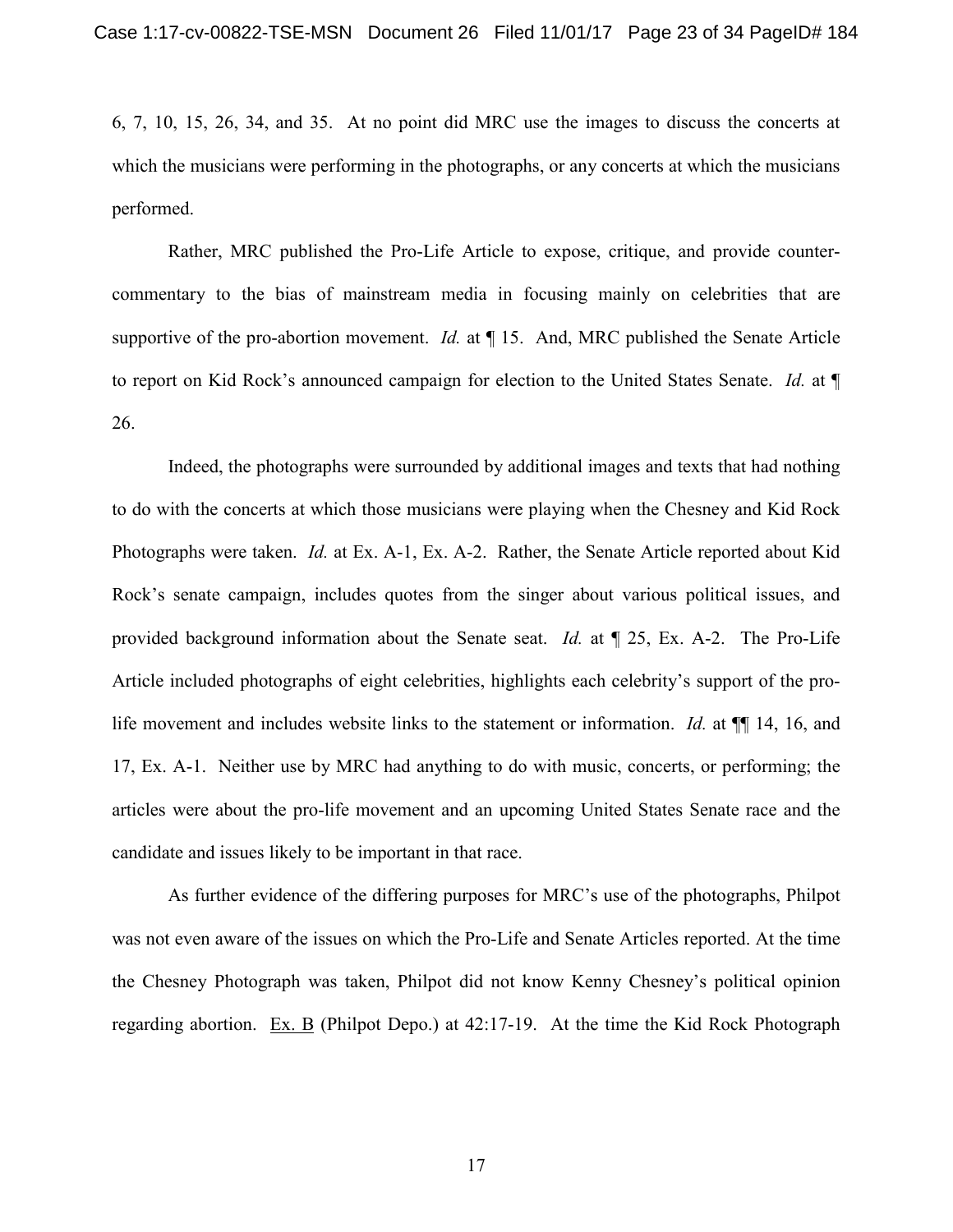was taken, Philpot did not know that Kid Rock was contemplating running for the United States Senate in 2018. *Id.* at 74:21 – 75:3.<sup>4</sup>

Accordingly, there cannot be a genuine dispute that MRC's use of images was transformative. As such, the first fair use factor weighs substantially in favor of MRC.

> 1. MRC's Use of the Image of Kid Rock in the Senate Article Not Only Served a Different Purpose but Was Also Physically Transformative

Physical alteration of the photographs is not necessary for a finding of fair use. *See Bouchat v. Baltimore Ravens Ltd. P'ship,* 619 F.3d 301, 314 (4th Cir. 2010) (*Bouchat 2010*) (concluding use of a copyrighted sports logo in a museum-like setting added "'something new' to its original purpose as a symbol identifying the [sports team]." (citation omitted)); *A.V. ex rel. Vanderhye*, 562 F.3d at 639 ("The use of a copyrighted work need not alter or augment the work to be transformative in nature. . . [Defendant's] use of plaintiffs' works had an entirely different function and purpose than the original works; the fact that there was no substantive alteration to the works does not preclude the use form being transformative in nature."); *Perfect 10, Inc. v. Amazon.com, Inc.*, 508 F.3d 1146, 1165 (9th Cir. 2007) ("[E]ven making an exact copy of a work may be transformative so long as the copy serves a different function than the original work." (citation omitted)). Nevertheless, it is significant that MRC did alter the Kid Rock Photograph significantly to generate the image used in the Senate Article.

Here, Philpot cannot dispute that the Senate Article included an image of Kid Rock that was an altered version of the Kid Rock Photograph. Ex. A (Martin Decl.) at ¶ 27; *see also* Dkt. No. 1 at Ex. F. Specifically, in creating the image included in the Senate Article, MRC cropped out a majority of the photograph, resized the image, and inserted a large banner with text reciting the headline. Ex. A (Martin Decl.) at ¶ 28; *see also* Dkt. No. 1 at Ex. F. Because half of the Kid

Nor could he have, as the story broke approximately five (5) years after Philpot took the Kid Rock Photograph.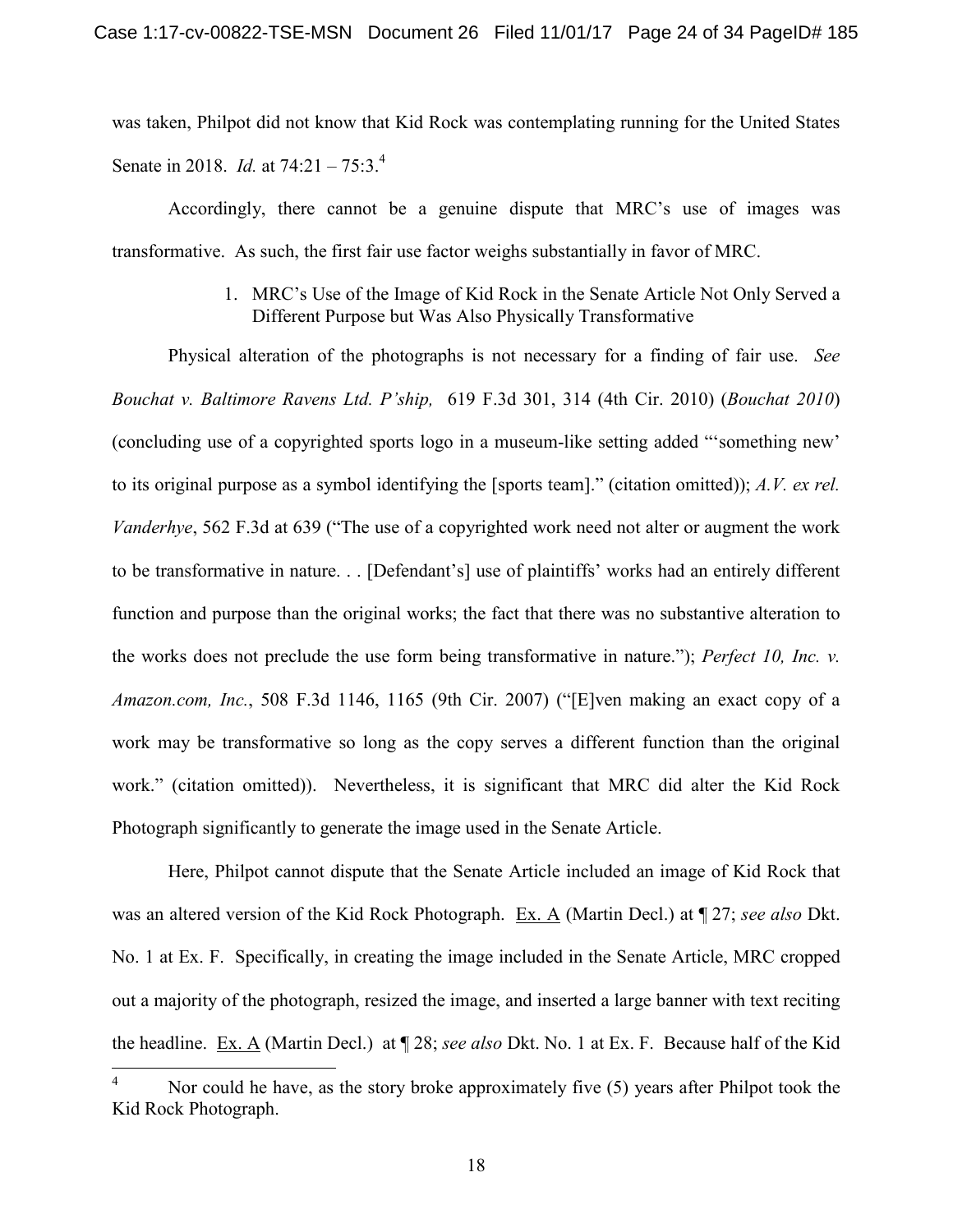Rock Photograph was cropped out, resized, and positioned with text, the physical changes MRC made to Philpot's work independently support a finding of transformative use.

> 2. MRC's Use of the Photographs Was Not Only Transformative but Did Not Serve a Commercial Purpose

With respect to the "commercial purpose" analysis the Supreme Court has stated: "[t]he more transformative the new work, the less will be significance of other factors, like commercialism, that may weigh against a finding of fair use." *Campbell v. Acuff-Rose Music, Inc.*, 510 U.S. 569, 579 (1994). In light of the clear transformative purpose of MRC's use of the dispute images, MRC submits that the Court's "commercial purpose" analysis is less significant.

Notwithstanding transformative use, MRC's use of the images could not be characterized as commercial. As an initial matter, MRC is a nonprofit organization that is qualified as tax exempt under Section 501(c)(3) of the Internal Revenue Code. Ex. A (Martin Decl.) at ¶3. As a whole, the organization's mission is not to increase profits, but to expose and critique media bias against traditional American Judeo-Christian religious beliefs. *Id.* at ¶¶ 4, 6. With respect to MRCTV, MRC operated this website in furtherance of this mission, "to broadcast conservative values, culture, politics, liberal media bias, and entertainment to the public," and to educate the public. *Id.* at ¶¶ 2, 5, 6, 7, 10.

Notably, MRC does not maintain MRCTV to seek profits and does not, in fact, profit from maintaining MRCTV. *Id.* at ¶¶ 9, 10. MRC does not charge visitors for access to review its articles or otherwise profit from the posting of the images. *Id.* at ¶¶ 8, 20, 31.

Likewise, MRC does not publish articles and blog posts on MRCTV to generate profits, but to educate the public on issues that are consistent with its mission. *Id.* at ¶ 10. With respect to the Pro-Life Article, MRC did not profit from publishing this article only generating negligible ad-based revenue from January 22, 2015, through September 22, 2017. *Id.* at ¶ 21.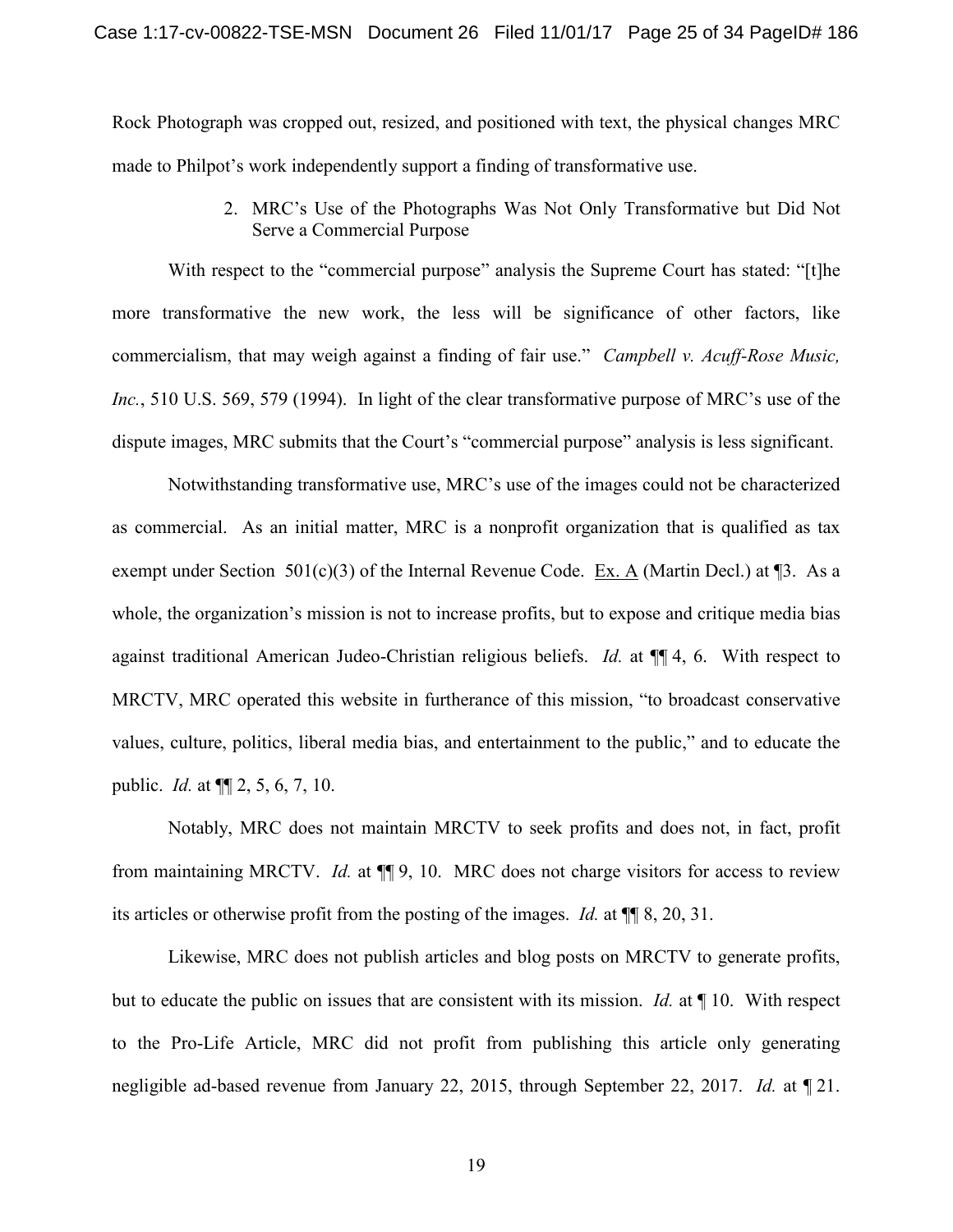With respect to the Senate Article, MRC did not profit from publishing this article either, again only generating negligible ad-based revenue from July 13, 2017, through September 22, 2017, and *at most*, \$50.00 in donations that *may* have been attributable from visitors to the webpage displaying the Senate Article. *Id.* at ¶¶ 32, 33.

Assuming *arguendo* that MRC's use of the photograph resulted in some minimal benefit through unrelated advertising appearing off to the side on the same web page displaying the Pro-Life and Senate Articles, this would be insufficient to demonstrate that MRC published these articles for a "commercial purpose," particularly given that MRC did not profit from either article. Even if the Court were to find a negligible commercial purpose to MRC's publishing these articles, the transformative use of the images outweighs finding against fair use. *See Campbell*, 510 U.S. at 579.

Therefore, the first factor weighs substantially in favor of a fair use finding.

#### **C. The Nature of the Copyrighted Work**

The second factor concerns "the nature of the copyrighted work." 17 U.S.C. § 107(2). "In considering the nature of the copyrighted work, the Supreme Court has instructed that 'fair use is more likely to be found in factual works than in fictional works,' whereas 'a use is less likely to be deemed fair when the copyrighted work is a creative product.'" *A.V. ex rel. Vanderhye*, 562 F.3d at 640 (citing *Stewart v. Abend*, 496 U.S. 207, 237 (1990)).

'"[T]he second factor may be of limited usefulness where the creative work of art is being used for a transformative purpose.'" *Bouchat 2010,* 619 F.3d at 315 (citing *Bill Graham Archives*, 448 F.3d at 612). As discussed above, the transformative use of the photographs was to provide commentary about an issue of public concern and debate, i.e. abortion, and to report on newsworthy events, such as a celebrity announcing his 2018 United States Senate campaign.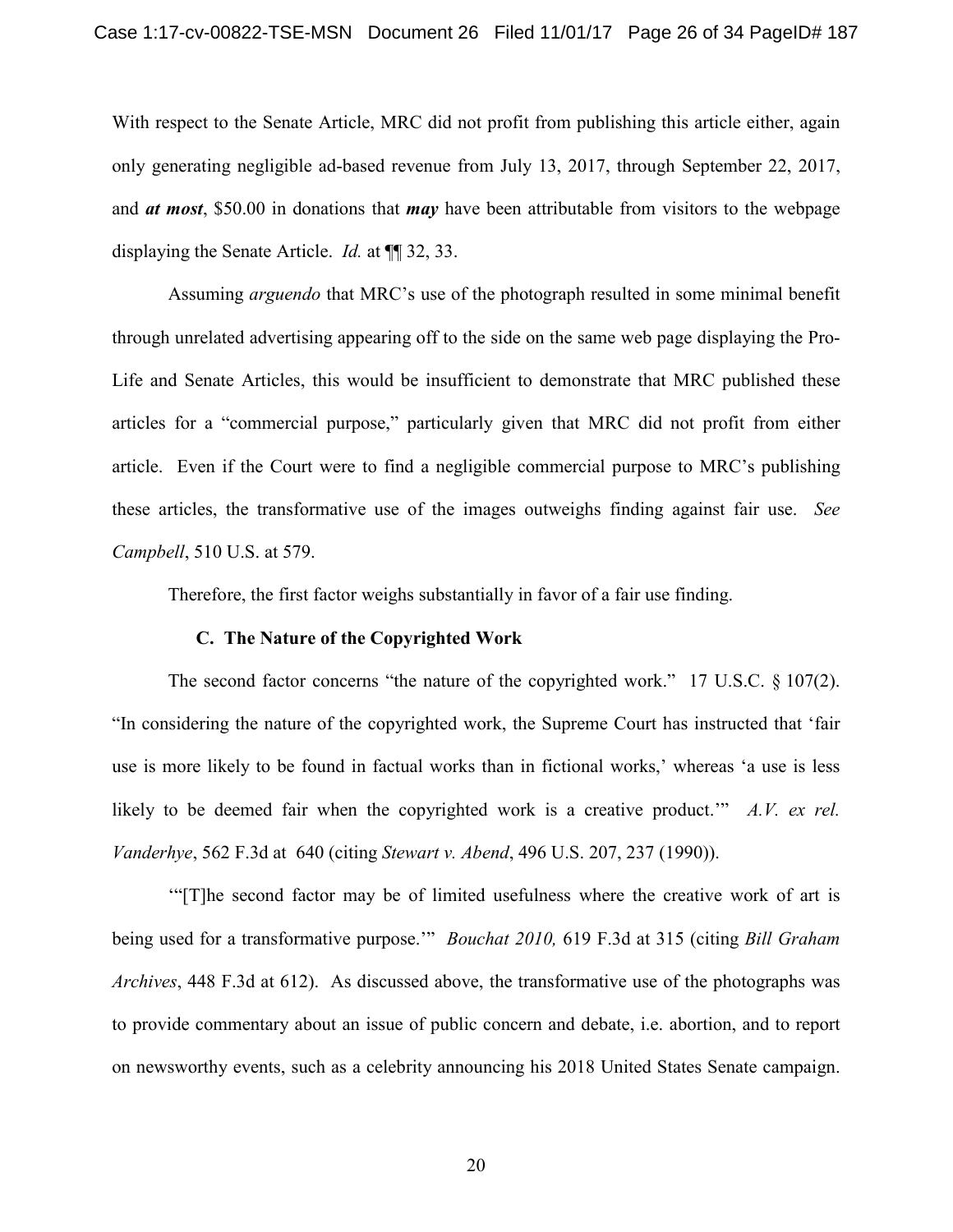Because the photographs merely depict Kenny Chesney and Kid Rock performing, the images are more factual than creative. MRC's use only for identification purposes supports the finding that these are mere factual works, rather than creative products. Furthermore, MRC's transformative use undermines any argument to the contrary. This factor should be viewed as slightly favorable towards a finding that MRC's use of the photographs constitutes fair use.

## **D. The Amount and Substantiality of the Portion Used**

The third fair use factor is the "amount and substantiality of the portion used in relation to the copyrighted work as a whole." 17 U.S.C. § 107(3). "At a high level of generality, as the amount of copyrighted material that is used increases, the likelihood of fair use decreases." *Devil's Advocate, L.L.C. v. Zurich Am. Ins. Co.*, No. 1:13-cv-1246, 2014 WL 7238856, at \*6 (E.D. Va. Dec. 16, 2014) *aff'd* 666 Fed. App'x 256 (4th Cir. 2016). However, that does not preclude a fair use finding. "[T]hat the entire work is reproduced . . ., does not have its ordinary effect of militating against a finding of fair use." *Sony Corp. of Am. v. Universal City Studios, Inc.*, 464 U.S. 417, 450 (1984).

As the Fourth Circuit has recognized,

Ultimately, the extent of permissible copying varies with the purpose and character of the use. Here, the [alleged infringer] had no choice but to [use] the whole [work] in order to fulfill its legitimate transformative purpose of creating the historical videos at issues. Though [the infringer] used [the work] in its entirety, the transformativeness of the use and the character of [the work] lead us to give very little weight to this factor. It would be senseless to permit [the alleged infringer] to use [the work] for factual, historical purposes, but permit it to show only a half, or two-thirds of it.

*Bouchat 2013*, 737 F.3d at 943 (internal quotation marks and citations omitted).

Although Philpot claims that MRC used the entire Chesney Photograph, there can be no dispute that only a cropped portion of the Kid Rock Photograph was used in the header of the Senate Article. Regardless of how much each photograph was used, as demonstrated above,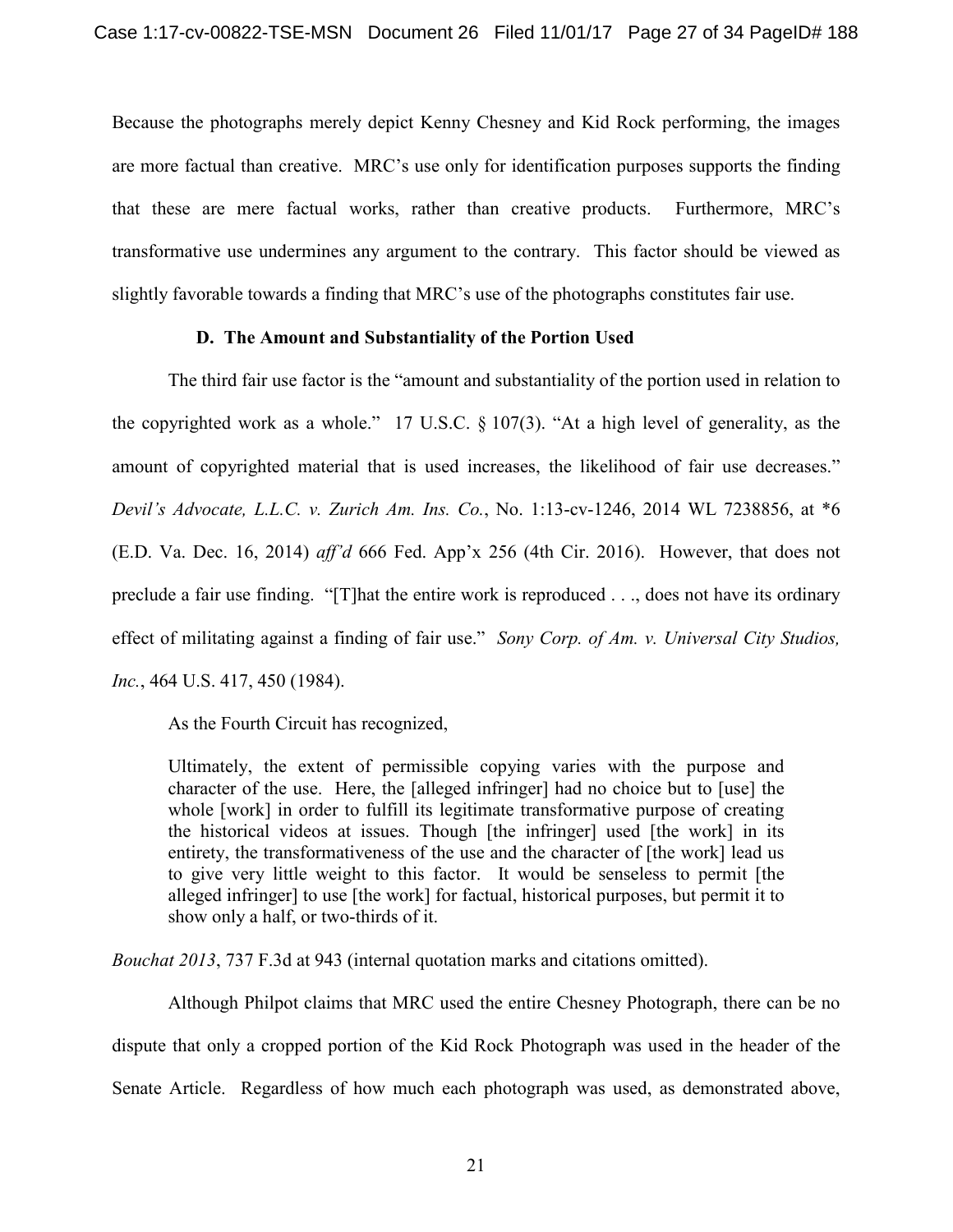MRC's alleged infringement was a transformative use to make political speech/commentary and news reporting. Therefore, MRC's transformative use outweighs the amount of the works used and this factor weighs in favor of, or is neutral against, a fair use finding.

### **E. MRC's Use Had No Effect on the Potential Market for the Photographs – No Such Market Even Exists**

The "market effect" factor requires courts to determine "the effect of the use upon the potential market for or value of the copyrighted work." 17 U.S.C. § 107(4). The Supreme Court has described this as "the single most important element of fair use." *Harper & Row*, 471 U.S. at 566. In contrast, "a use that has no demonstrable effect upon the potential market for, or the value of, the copyrighted work need not be prohibited in order to protect the author's incentive to create." *Sony Corp.*, 464 U.S. at 450 (1984).

In evaluating this factor the Fourth Circuit has stated, "[w]e are required to determine whether the defendants' [use of the work] would materially impair the marketability of the work and whether it would act as a market substitute for it. A transformative use renders market substitution less likely and market harm more difficult to infer." *Bouchat 2013*, 737 F.3d at 943 (internal quotation marks and citations omitted).

There are two analogous circuit court cases where this factor was conclusive in determining whether the fair use privilege applied. In *Hustler Magazine, Inc. v. Moral Majority, Inc.*, 796 F.2d 1148 (9th Cir. 1986), the court held that the Moral Majority's almost verbatim copying of a parody of the Rev. Jerry Falwell from *Hustler* magazine in a mailing sent for fundraising purposes was a fair use. In so ruling, the Ninth Circuit recognized that, while the Moral Majority raised over a million dollars with its mailing, any commercial benefit was far outweighed by the fact that the Moral Majority used the parody to generate moral outrage among its members and to stimulate monetary and other support for its political causes. The court ruled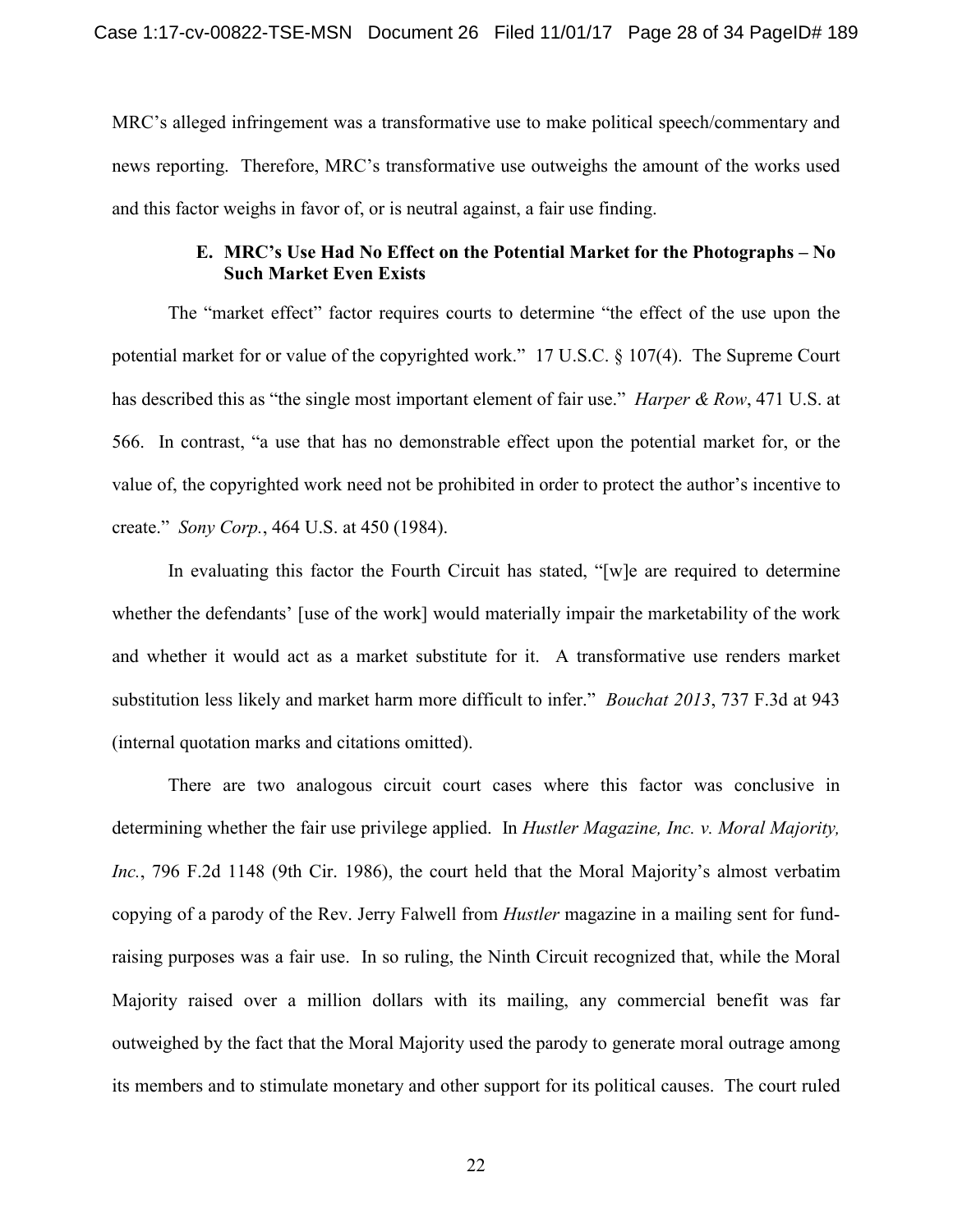that the Moral Majority's use "could not have diminished any potential sales, interfered with the marketability of the parody or fulfilled the demand for the original work." *Id.* at 1156. "Therefore, . . . Defendants have rebutted any presumption of unfair exploitation of Hustler's copyright monopoly." *Id.* 

This case is also similar to *National Rifle Association of America v. Handgun Control Federation of Ohio*, 15 F.3d 559 (6th Cir. 1994). There, the Handgun Control Federation ("HCF") sent a newsletter to its members attempting to arouse support for a bill that the NRA opposed that contained two pages of material photocopied from an NRA mailing. *Id.* at 560. The Sixth Circuit held that it had "no hesitation in finding a fair use here, for all the factors point in that direction." *Id.* at 561.

HCF's use of the [copyrighted material] was noncommercial. HCF, a non-profit organization, made no attempt to sell the [material] . . . [and] it is doubtful it could be profitably sold. HCF used the [material] only to further its own lobbying goals. It is also difficult to see how the use could harm NRA's "market." . . . HCF's use of the [material], if it did anything, helped *create* a market for the NRA, as citizens on one side of a controversial issue presumably feel more need to engage in political activity if citizens on the other side of the issue are active. . . . The [material] was used primarily in exercising HCF's First Amendment speech rights to comment on public issues and to petition the government regarding legislation. *The scope of the fair use doctrine is wider when the use relates to issues of public concern.*

*Id.* at 562 (emphasis added). This reasoning is equally applicable here.

1. There Is No Commercial Market for the Photographs Because Philpot Placed His Works on the Internet for Use by Others Without a Fee

With regard to the Chesney and Kid Rock Photographs, there can be no genuine dispute

that there is no market for Philpot to profit off of these works, rendering it impossible for MRC's

use of the photographs to have an adverse effect. Philpot made these photographs readily

available to users free of charge. Simply arguing that the works were available for licensing is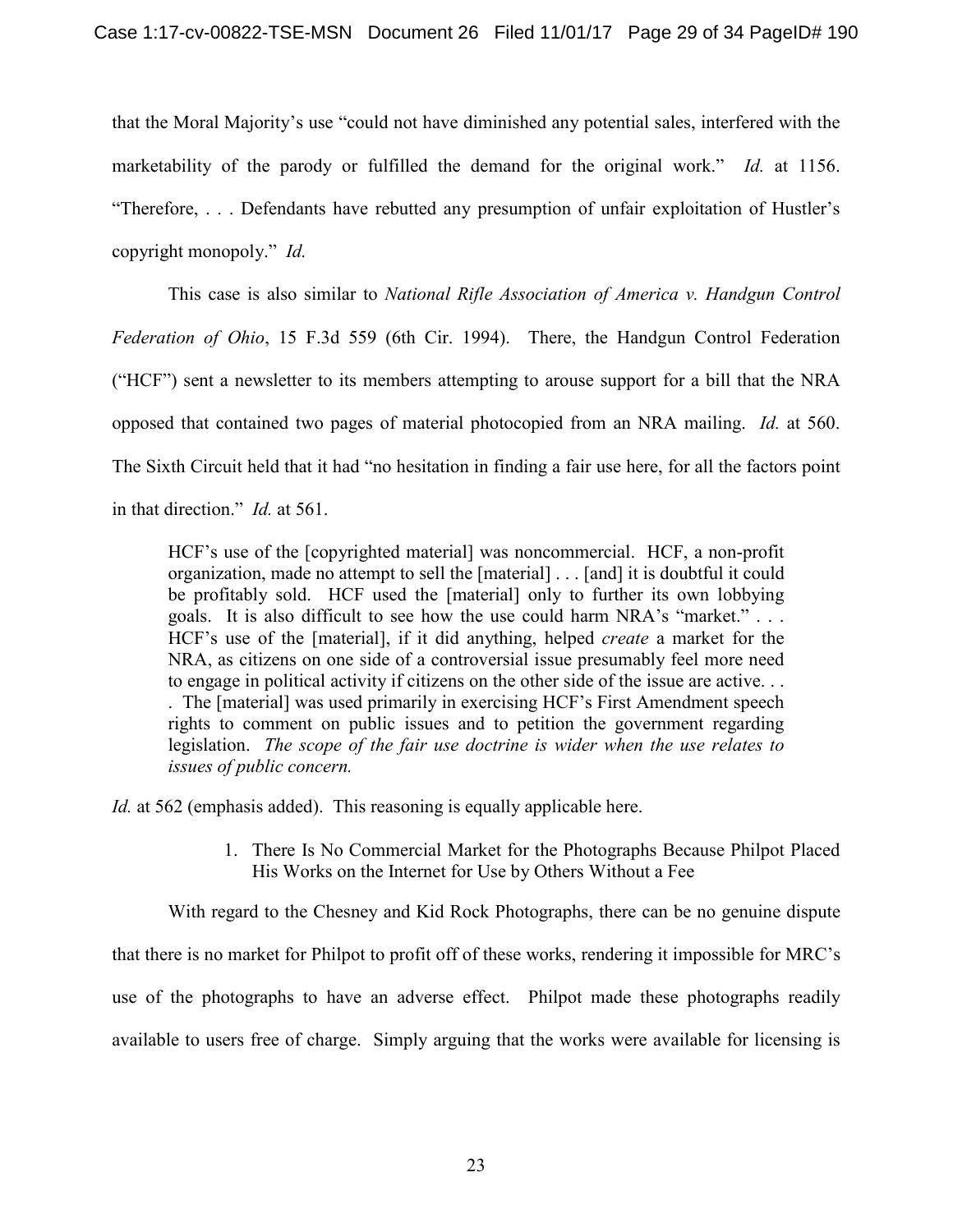insufficient. Indeed, the U.S. District Court for the Middle District of Tennessee reached a

similar conclusion with analogous facts:

Here, Reiner has not established any market harm from Watkins' use of "Casablanca." Reiner argues that the effect of the market is that "Casablanca" was available for licensing and Defendants chose to use the photograph without paying for a license. (Doc. No. 54 at 47.) This does not satisfy his burden to show a negative market effect. *Princeton Univ. Press*, 99 F.3d at 1387 (quoting *Am. Geophysical Union v. Texaco Inc.*, 60 F.3d 913, 929–31 (2d Cir. 1994)). As a preliminary matter, Reiner has not proven even that there is a market for photographs to be used as part of educational design exercises. Reiner, in fact, has not produced evidence of a single instance in which he or anyone else was voluntarily paid for the right to use a photograph in a student-created mock advertisement or other student design project. Reiner has not proven that widespread use of photographs in the manner of Watkins or Nishimori would adversely affect any potential market for his work.

Reiner did not prove that such a revenue stream or market exists for photographs such as "Casablanca." Reiner also did not show that any other professor purchased a license to use "Casablanca," or that schools generally purchase licenses. Instead, he shows that Watkins changed its policy to upload Creative Commons photographs for free—a fact that significantly diminishes the argument that Watkins' use had any negative market affect. As such, this factor weighs strongly in favor of finding that Watkins' educational use of the photograph was fair use.

*Reiner v. Nishimori*, No. 3:15-cv-00241, 2017 WL 1545589, at \*7 (M.D. Tenn. April 28, 2017).

Here, Philpot cannot demonstrate that a market exists for his photographs or that he enjoyed a revenue stream from licensing his works. To the contrary, he admits that, after taking the photographs but before MRC's use, he uploaded the works to the Wikimedia website which permitted them to be downloaded, used, and even adapted for free. Ex. B (Philpot Depo.) at 53:6-10, 79:7-18. Philpot admits that the purpose behind uploading his photographs onto the Wikimedia website was not to generate any profits in his lifetime, but to achieve greater "fame," which he believes will cause his photographs to be worth more "probably" after he dies. *Id.* at 36:12-22. As such, Philpot does not know how many times he has licensed the use of or given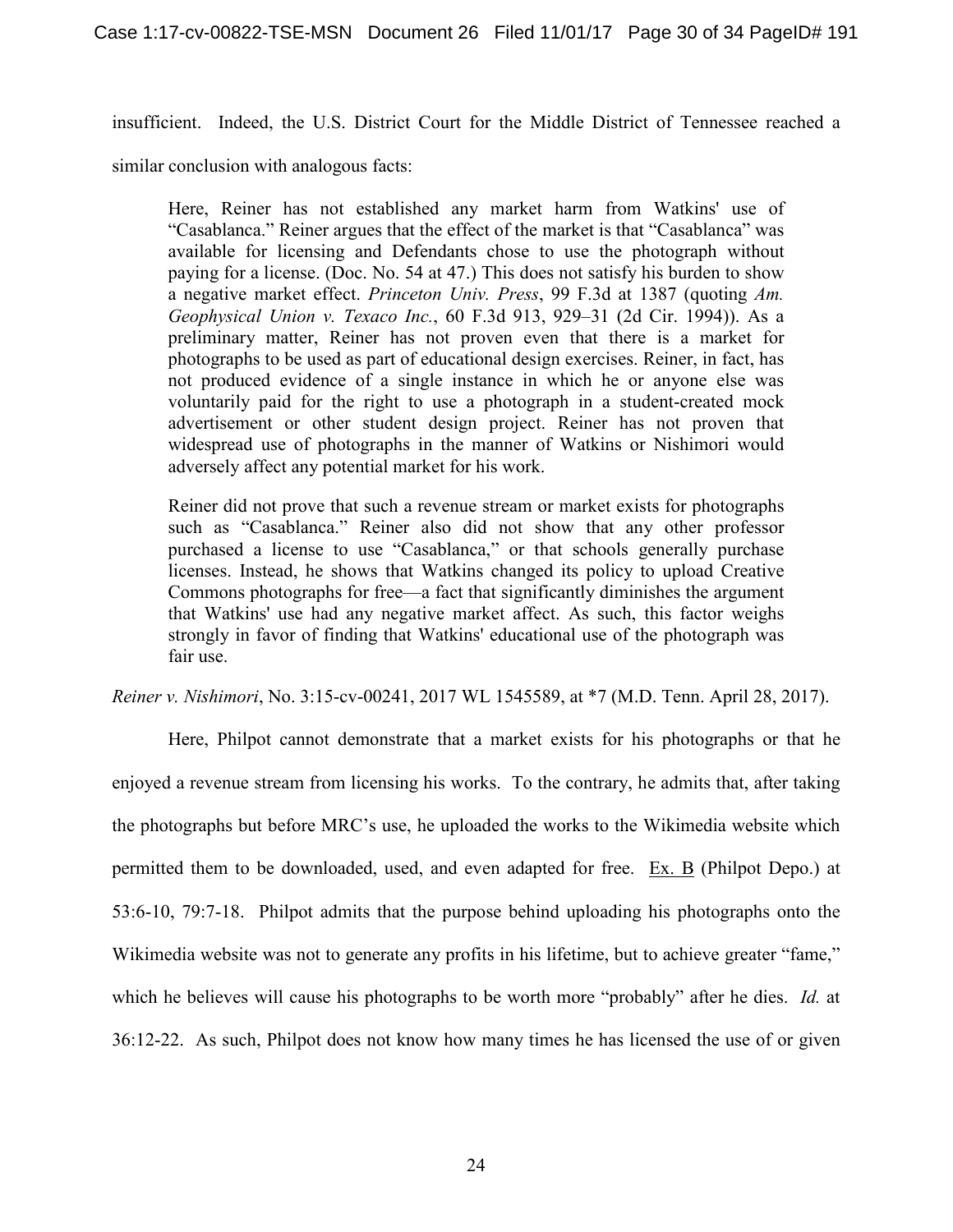permission for the use of the Chesney and Kid Rock Photographs to another individual or business. *Id.* at 46:21 – 47:15, 77:3-14.

In fact, the only money that Philpot has ever been paid in connection with the photographs has been in response to one or more demand letters, settling a threatened or filed copyright infringement lawsuit. *Id.* at 48:10 – 50:9; 77:15-18. However, litigation is not a commercial market contemplated by the Copyright Act. Even if it were, Philpot would not be able to credibly argue that MRC harmed this "market," as MRC's use would be helping to *create* it. *See National Rifle Association of America,* 15 F.3d at 562.

> 2. The Image in the Senate Article Could Never Be a Market Substitute for the Kid Rock Photograph

Notwithstanding the indisputable fact that there is no market for the photographs, Philpot cannot demonstrate that MRC's use of the Kid Rock Photograph had an adverse effect. As held by the Fourth Circuit, this Court must determine whether MRC's use of the work "would materially impair the marketability of the work" and " would act as a market substitute for it." *Bouchat 2013*, 737 F.3d at 943 (internal quotation marks and citations omitted). However, a cursory glance at the image used in the Senate Article reveals that it could not "act as a market substitute" for the Kid Rock Photograph. For reference, these images are reproduced below: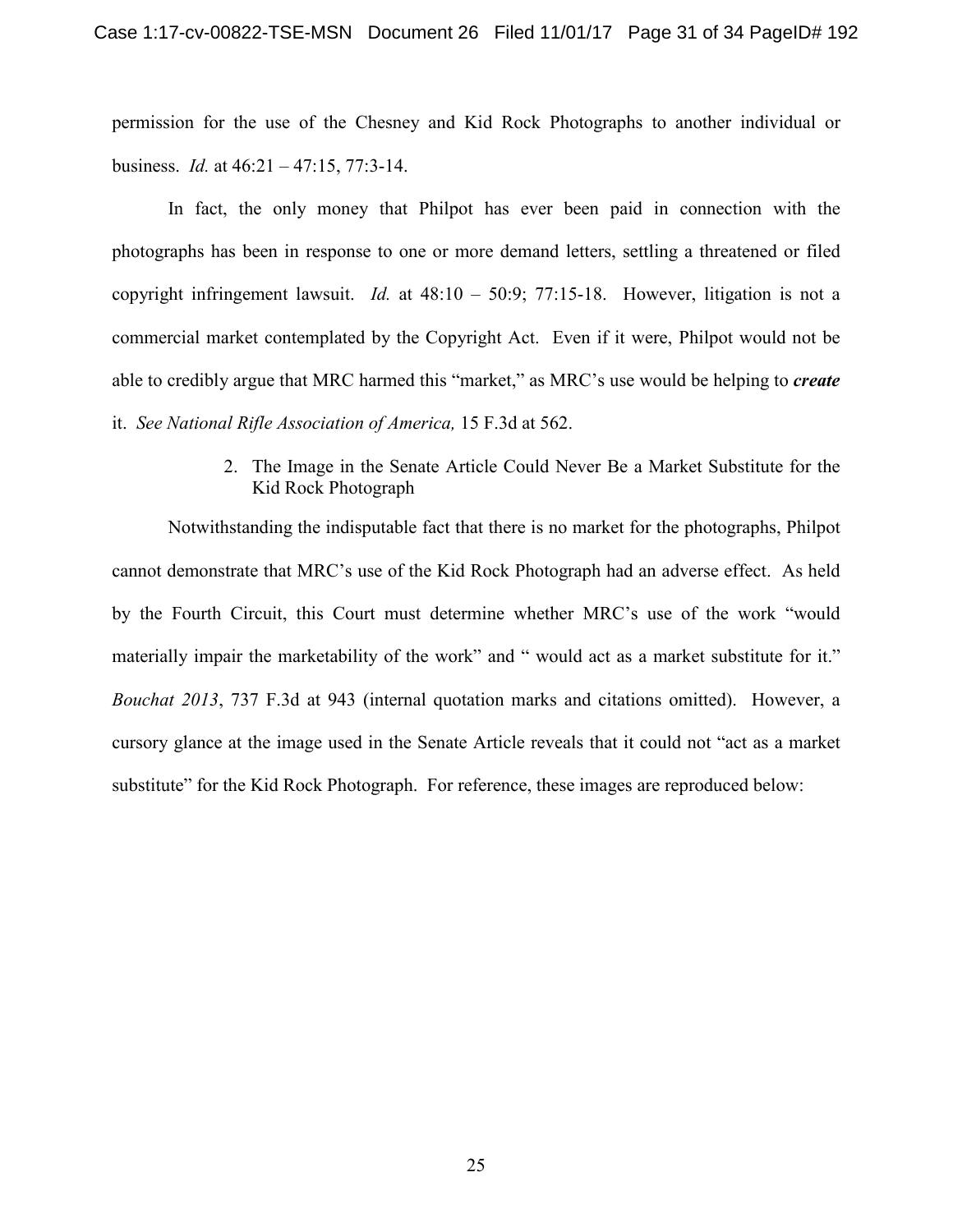The Kid Rock Photograph



Image Used by MRC in the Senate Article



## **III. MRC Was Exercising Its First Amendment Speech Rights When Using the Photographs**

MRC's use of the photographs exercised its First Amendment right to free speech and is a fair use. MRC used the photographs to report on newsworthy issues and comment on those news items pertinent to the pro-life movement and an upcoming senate campaign. Similar to HCF, its use was not commercial and there was no attempt to sell or otherwise profit from the use. Ex. A (Martin Decl). at  $\P$  5, 8-10. Nor is there any evidence that MRC's use affected any potential market for the photographs.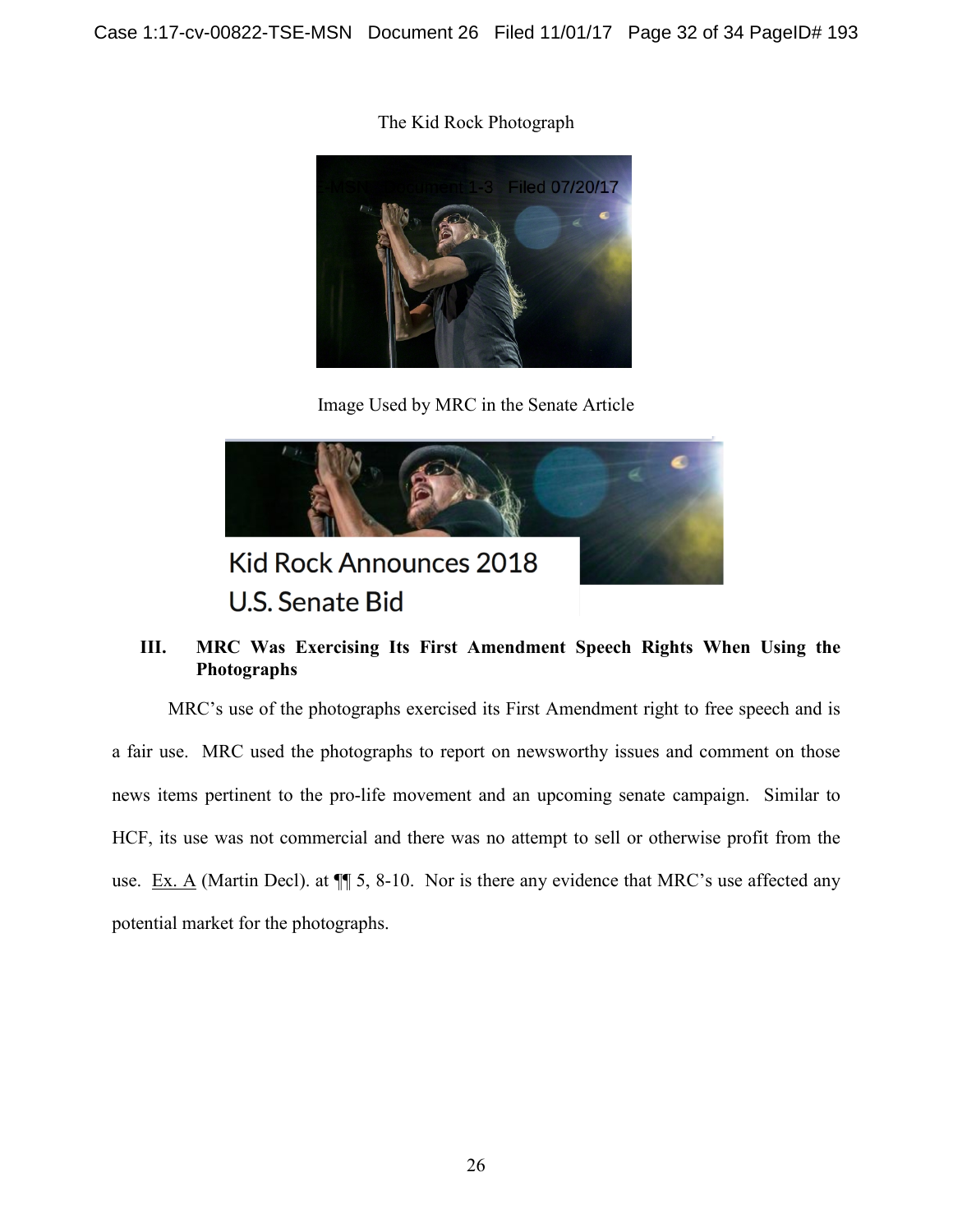Case 1:17-cv-00822-TSE-MSN Document 26 Filed 11/01/17 Page 33 of 34 PageID# 194

### **CONCLUSION**

WHEREFORE, for the forgoing reasons, summary judgment in this matter should be entered in favor of MRC and against Plaintiff, and MRC should be permitted to file a petition for its reasonable attorneys' fees pursuant to 17 U.S.C. § 505.

Dated: November 1, 2017 Respectfully submitted,

*/s/ David A. Warrington*  David A. Warrington (VSB 72293) LeClairRyan, A Professional Corporation 2318 Mill Road, Suite 1100 Alexandria, Virginia 22314 Phone: (703) 647-5926 Facsimile: (703) 647-5966 david.warrington@leclairryan.com *Counsel for Media Research Center Inc.*